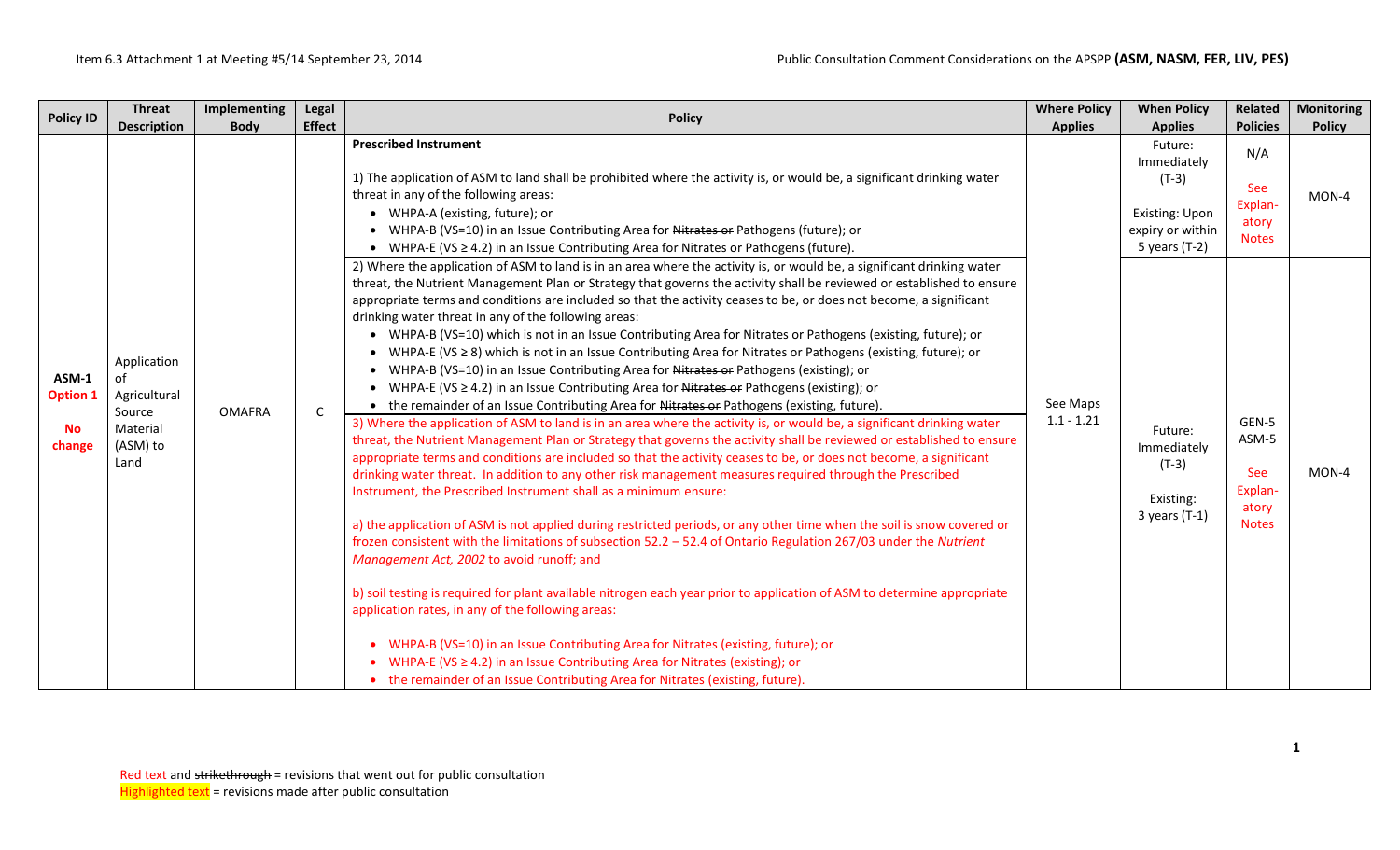| <b>Policy ID</b>         | <b>Threat</b>                                                               | Implementing  | Legal<br><b>Effect</b> | <b>Policy</b>                                                                                                                                                                                                                                                                                                                                                                                                                                                                                                                                                                                                                                                                                                                                                                                                                                                                                                                                                                                                                                                                                                                                                                                                                                                                                                                                                                                                                                                                                                                                                                                                                         | <b>Where Policy</b>      | <b>When Policy</b>                                                                         | Related         | <b>Monitoring</b> |
|--------------------------|-----------------------------------------------------------------------------|---------------|------------------------|---------------------------------------------------------------------------------------------------------------------------------------------------------------------------------------------------------------------------------------------------------------------------------------------------------------------------------------------------------------------------------------------------------------------------------------------------------------------------------------------------------------------------------------------------------------------------------------------------------------------------------------------------------------------------------------------------------------------------------------------------------------------------------------------------------------------------------------------------------------------------------------------------------------------------------------------------------------------------------------------------------------------------------------------------------------------------------------------------------------------------------------------------------------------------------------------------------------------------------------------------------------------------------------------------------------------------------------------------------------------------------------------------------------------------------------------------------------------------------------------------------------------------------------------------------------------------------------------------------------------------------------|--------------------------|--------------------------------------------------------------------------------------------|-----------------|-------------------|
|                          | <b>Description</b>                                                          | <b>Body</b>   |                        |                                                                                                                                                                                                                                                                                                                                                                                                                                                                                                                                                                                                                                                                                                                                                                                                                                                                                                                                                                                                                                                                                                                                                                                                                                                                                                                                                                                                                                                                                                                                                                                                                                       | <b>Applies</b>           | <b>Applies</b>                                                                             | <b>Policies</b> | <b>Policy</b>     |
|                          |                                                                             |               |                        | <b>Prescribed Instrument</b><br>1) The application of ASM to land shall be prohibited where the activity is, or would be, a significant drinking water<br>threat in any of the following areas:<br>• WHPA-A (existing, future); or<br>• WHPA-B (VS=10) in an Issue Contributing Area for Pathogens (future); or<br>• WHPA-E (VS $\geq$ 4.2) in an Issue Contributing Area for Nitrates or Pathogens (future).                                                                                                                                                                                                                                                                                                                                                                                                                                                                                                                                                                                                                                                                                                                                                                                                                                                                                                                                                                                                                                                                                                                                                                                                                         |                          | Future:<br>Immediately<br>$(T-3)$<br>Existing: Upon<br>expiry or within<br>5 years $(T-2)$ | N/A             | MON-4             |
| ASM-1<br><b>Option 2</b> | Application<br>Ωf<br>Agricultural<br>Source<br>Material<br>(ASM) to<br>Land | <b>OMAFRA</b> | C                      | 2) Where the application of ASM to land is in an area where the activity is, or would be, a significant drinking water<br>threat, the Nutrient Management Plan or Strategy that governs the activity shall be reviewed or established to ensure<br>appropriate terms and conditions are included so that the activity ceases to be, or does not become, a significant<br>drinking water threat. In addition to any other risk management measures required through the Prescribed<br>Instrument, the Prescribed Instrument shall as a minimum ensure:<br>a) the application of ASM is not applied during restricted periods, or any other time when the soil is snow covered or<br>frozen consistent with the limitations of subsection 52.2 - 52.4 of Ontario Regulation 267/03 under the Nutrient<br>Management Act, 2002 to avoid runoff; and<br>b) soil testing is required for plant available nitrogen each year prior to application of ASM to determine appropriate<br>application rates, in any of the following areas:<br>• WHPA-B (VS=10) which is not in an Issue Contributing Area for Nitrates or Pathogens (existing, future); or<br>• WHPA-E (VS ≥ 8) which is not in an Issue Contributing Area for Nitrates or Pathogens (existing, future); or<br>• WHPA-B (VS=10) in an Issue Contributing Area for Nitrates (existing, future);<br>• WHPA-B (VS=10) in an Issue Contributing Area for Pathogens (existing); or<br>• WHPA-E (VS $\geq$ 4.2) in an Issue Contributing Area for Nitrates or Pathogens (existing); or<br>• the remainder of an Issue Contributing Area for Nitrates or Pathogens (existing, future). | See Maps<br>$1.1 - 1.21$ | Future:<br>Immediately<br>$(T-3)$<br>Existing:<br>3 years<br>$(T-1)$                       | GEN-5<br>ASM-5  | MON-4             |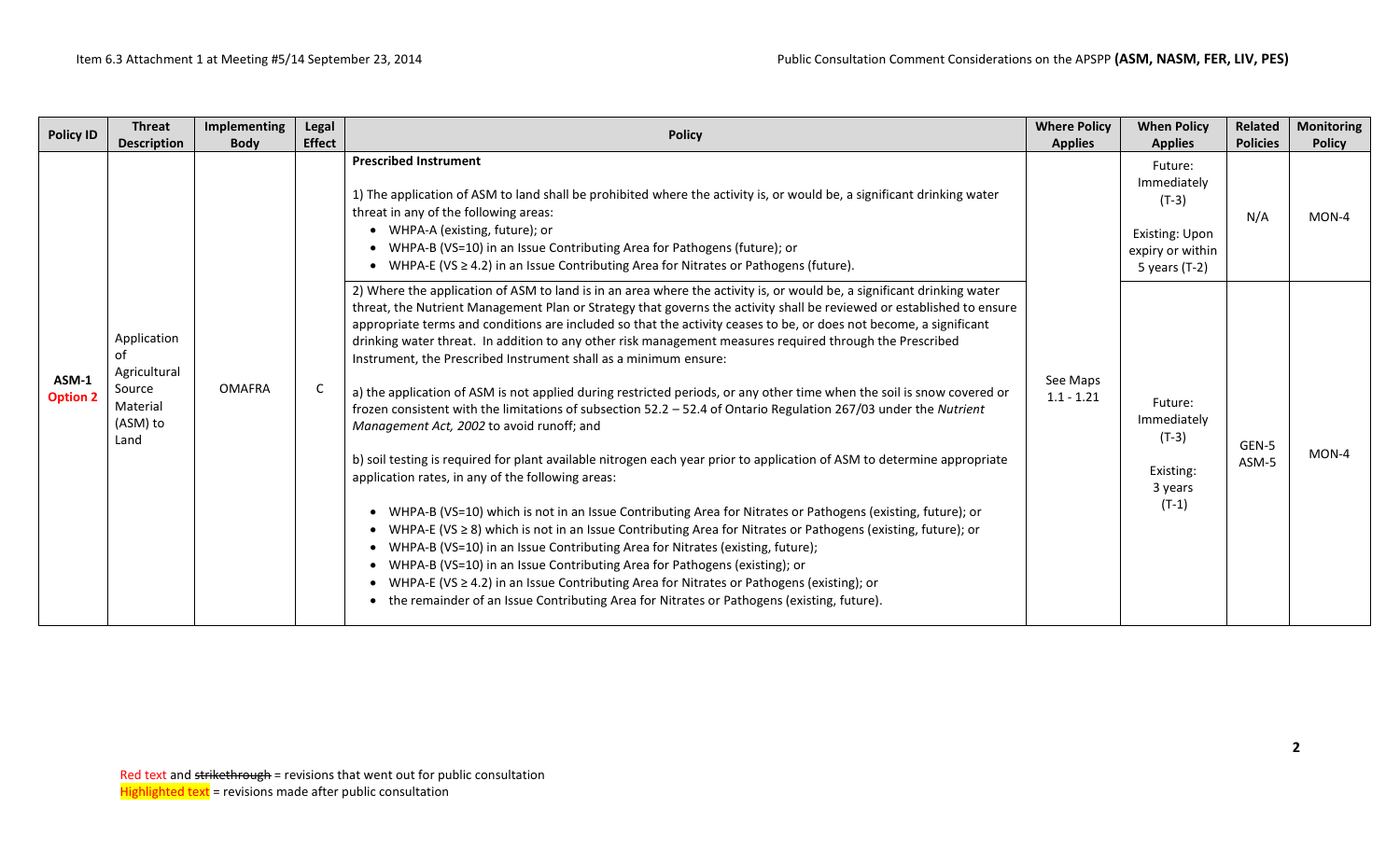|                                  | <b>COMMENTS POLICY ASM-1</b>                                                                                                                                                                                                                                                                                                                                                                                                                                                                                                                                         |                                                                                                                                                                                                                                                                                                                                                                                                                                                     |  |  |  |  |  |  |  |  |
|----------------------------------|----------------------------------------------------------------------------------------------------------------------------------------------------------------------------------------------------------------------------------------------------------------------------------------------------------------------------------------------------------------------------------------------------------------------------------------------------------------------------------------------------------------------------------------------------------------------|-----------------------------------------------------------------------------------------------------------------------------------------------------------------------------------------------------------------------------------------------------------------------------------------------------------------------------------------------------------------------------------------------------------------------------------------------------|--|--|--|--|--|--|--|--|
|                                  | <b>Comments</b>                                                                                                                                                                                                                                                                                                                                                                                                                                                                                                                                                      | Response                                                                                                                                                                                                                                                                                                                                                                                                                                            |  |  |  |  |  |  |  |  |
| <b>Halton Region</b>             | 20. ASM-1, ASM -2, ASM-3, ASM-4 - Halton Region and OMAFRA maintain that the actual risk posed to our<br>municipal drinking water quality does not warrant widespread prohibition in Davidson's WHPA-B and WHPA-E<br>(368 acres) for the future storage of Agricultural Source Material (ASM) and future application of ASM in<br>Davidson's WHPA-E (225 acres).                                                                                                                                                                                                     | This information regarding acres affected in Halton's comments is not consistent with the detailed<br>information provided in Table 2 of the Halton Region Inter-Office Memorandum from Chitra Gowda<br>and John McIntosh to David Simpson dated May 23, 2014. The actual number of acres from Halton's<br>own analysis is 181 acres of agricultural land consisting of parts of 11 agricultural properties.                                        |  |  |  |  |  |  |  |  |
| and lower tier<br>municipalities | It is understood that the application and storage of ASM occur within the vulnerable areas. Staff cannot support<br>the need to prohibit this threat activity. This is consistent with OMAFRA's position which supports management<br>of agricultural activities outside of WHPA-A's using prescribed instruments (nutrient management plans) or Part<br>IV tools (risk management plans). Halton Region and its local municipalities support normal farm practices and<br>is not in support of any policy that limits agricultural use to continue into the future. | The CTC SPC have extensively considered Halton's concerns regarding this policy at both the April 23<br>and June 24, 2014 SPC meetings and made the decision to manage in a WHPA-B (VS=10) in an Issue<br>Contributing Area for future Nitrates in favour of Halton's preferred approach.<br>The definition of existing is a generous definition which allows activities occurring 10 years prior to<br>plan approval to be considered as existing. |  |  |  |  |  |  |  |  |
| <b>York Region</b>               | It is not clear why part 3 of these policies is separated and specific to a subset of threat activity. Would the<br>requirements in Part 3 not be reasonable for all RMP/NMP?<br>Suggested revision: Include the specified requirements in Part 2 of each policy and eliminate Part 3.                                                                                                                                                                                                                                                                               | SPC to consider Option 2 as per York Region suggestion.                                                                                                                                                                                                                                                                                                                                                                                             |  |  |  |  |  |  |  |  |
| <b>CVC</b>                       | Part 3a) OMAFRA has historically utilized MOE to carry-out the on-farm auditing of the Nutrient Management<br>legislation. CVC Staff recommend that the MOE should be added to the Implementing Body if they would be<br>carrying out the inspections for time of ASM application. The feasibility behind this inspection is questioned. It<br>would require consistent year-round monitoring                                                                                                                                                                        | Policy ASM-5 deals with MOECC as the implementer of the ASM inspections and is cross referenced<br>in the "Related Policies" column.                                                                                                                                                                                                                                                                                                                |  |  |  |  |  |  |  |  |
| <b>CVC</b>                       | Part 3b) Consider including a minimum sampling standard in this policy. In addition, if the intended nitrogen<br>source is manure, an annual manure analysis should be performed so that the correct application rate can be<br>matched.                                                                                                                                                                                                                                                                                                                             | Will include in Explanatory Document.                                                                                                                                                                                                                                                                                                                                                                                                               |  |  |  |  |  |  |  |  |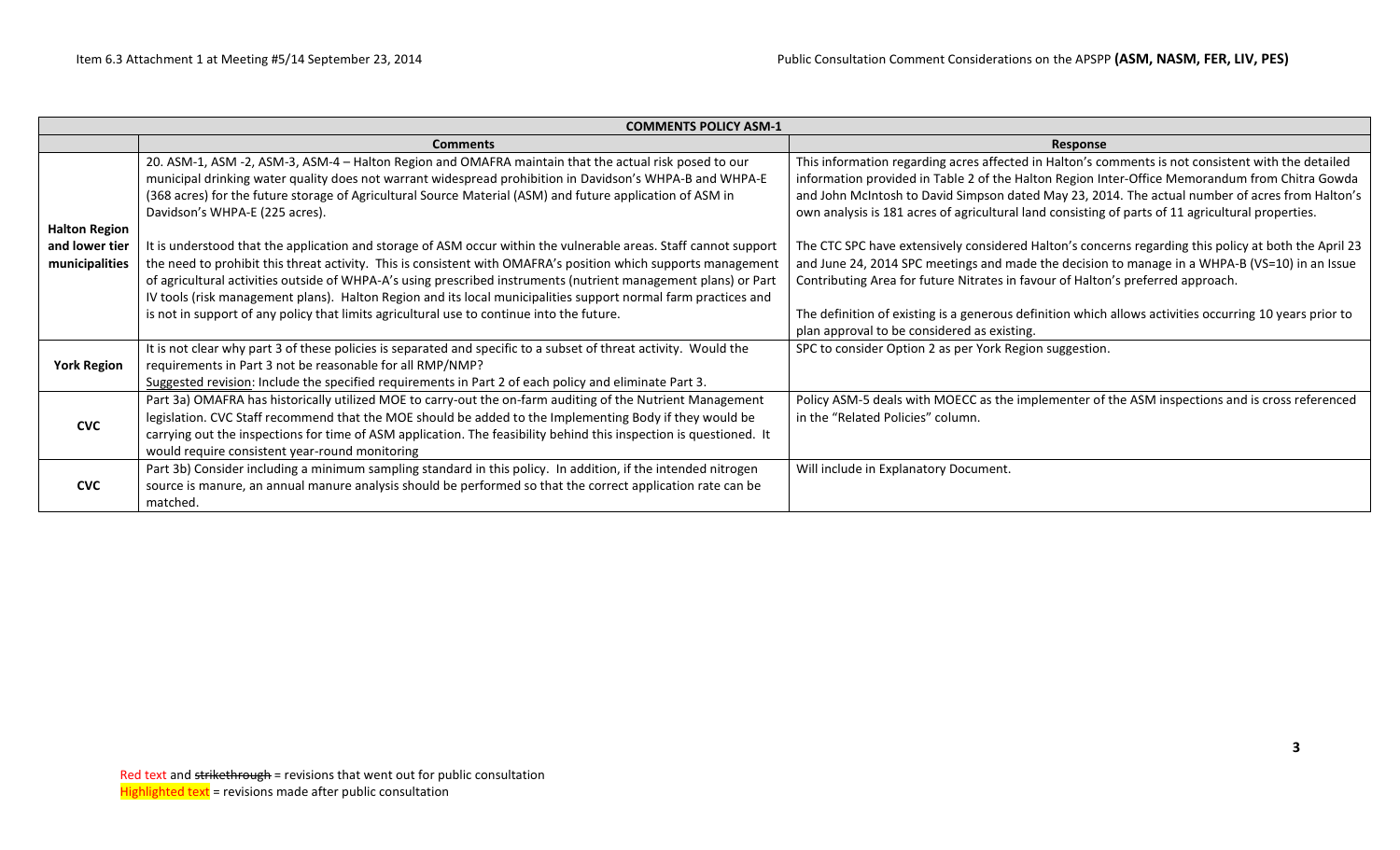| <b>Policy ID</b>                                | <b>Threat</b><br><b>Description</b>                                      | Implementing<br><b>Body</b> | Legal<br><b>Effect</b> | <b>Policy</b>                                                                                                                                                                                                                                                                                                                                                                                                                                                                                                                                                                                                                                                | <b>Where Policy</b><br><b>Applies</b>                                                                                                                                                                                                                                                                                                                                                                                                                                                                                                                                                                                                                                                                                                                   | <b>When Policy</b><br><b>Applies</b>                                  | <b>Related</b><br><b>Policies</b>                                           | <b>Monitoring</b><br><b>Policy</b>                        |         |
|-------------------------------------------------|--------------------------------------------------------------------------|-----------------------------|------------------------|--------------------------------------------------------------------------------------------------------------------------------------------------------------------------------------------------------------------------------------------------------------------------------------------------------------------------------------------------------------------------------------------------------------------------------------------------------------------------------------------------------------------------------------------------------------------------------------------------------------------------------------------------------------|---------------------------------------------------------------------------------------------------------------------------------------------------------------------------------------------------------------------------------------------------------------------------------------------------------------------------------------------------------------------------------------------------------------------------------------------------------------------------------------------------------------------------------------------------------------------------------------------------------------------------------------------------------------------------------------------------------------------------------------------------------|-----------------------------------------------------------------------|-----------------------------------------------------------------------------|-----------------------------------------------------------|---------|
| ASM-2<br><b>Option 1</b><br><b>No</b><br>change |                                                                          |                             | G                      | Part IV, s.57, s.58<br>For farms that do not require a Nutrient Management Plan or Strategy, where the application of ASM is, or would<br>be, a significant drinking water threat, the following actions shall be taken:<br>1) The application of ASM is designated for the purpose of s.57 under the Clean Water Act, and is therefore<br>prohibited where the threat is, or would be, significant in any of the following areas:<br>• WHPA-A (existing, future); or<br>• WHPA-B (VS=10) in an Issue Contributing Area for Nitrates or Pathogens (future); or<br>• WHPA-E (VS $\geq$ 4.2) in an Issue Contributing Area for Nitrates or Pathogens (future). |                                                                                                                                                                                                                                                                                                                                                                                                                                                                                                                                                                                                                                                                                                                                                         | Future:<br>Immediately<br>$(T-5)$<br>Existing:<br>180 days<br>$(T-4)$ | GEN-1<br><b>See</b><br>Explan-<br>atory<br><b>Notes</b>                     | MON-2                                                     |         |
|                                                 | Application of<br>Agricultural<br>Source<br>Material<br>(ASM) to<br>Land | <b>RMO</b>                  | H                      |                                                                                                                                                                                                                                                                                                                                                                                                                                                                                                                                                                                                                                                              | 2) The application of ASM is designated for the purpose of s.58 under the Clean Water Act, requiring risk<br>management plans, where the threat is, or would be, significant in any of the following areas:<br>• WHPA-B (VS=10) which is not in an Issue Contributing Area for Nitrates or Pathogens (existing, future); or<br>• WHPA-E (VS ≥ 8) which is not in an Issue Contributing Area for Nitrates or Pathogens (existing, future); or<br>• WHPA-B (VS=10) in an Issue Contributing Area for Nitrates or Pathogens (existing); or<br>• WHPA-E (VS ≥ 4.2) in an Issue Contributing Area for Nitrates or Pathogens (existing); or<br>• the remainder of an Issue Contributing Area for Nitrates or Pathogens (existing, future).                    | See Maps<br>$1.1 - 1.21$                                              | Future:<br>Immediately<br>$(T-7)$<br>Existing:<br>1 year/5 years<br>$(T-6)$ | GEN-1<br>ASM-6<br>See<br>Explan-<br>atory<br><b>Notes</b> | $MON-2$ |
|                                                 |                                                                          |                             |                        |                                                                                                                                                                                                                                                                                                                                                                                                                                                                                                                                                                                                                                                              | 3) The application of ASM is designated for the purpose of s.58 under the Clean Water Act, requiring risk<br>management plans, where the threat is, or would be, significant. In addition to any other risk management measures<br>required through the risk management plan, the risk management plan shall as a minimum ensure:<br>a) the application of ASM is not applied during restricted periods, or any other time when the soil is snow covered or<br>frozen consistent with the limitations of subsection 52.2 - 52.4 of Ontario Regulation 267/03 under the Nutrient<br>Management Act, 2002 to avoid runoff; and<br>b) soil testing is required for plant available nitrogen each year prior to application of ASM to determine appropriate |                                                                       |                                                                             |                                                           |         |
|                                                 |                                                                          |                             |                        | application rates, in any of the following areas:<br>• WHPA-B (VS=10) in an Issue Contributing Area for Nitrates (existing, future); or<br>• WHPA-E (VS $\geq$ 4.2) in an Issue Contributing Area for Nitrates (existing); or<br>• the remainder of an Issue Contributing Area for Nitrates (existing, future).                                                                                                                                                                                                                                                                                                                                              |                                                                                                                                                                                                                                                                                                                                                                                                                                                                                                                                                                                                                                                                                                                                                         |                                                                       |                                                                             |                                                           |         |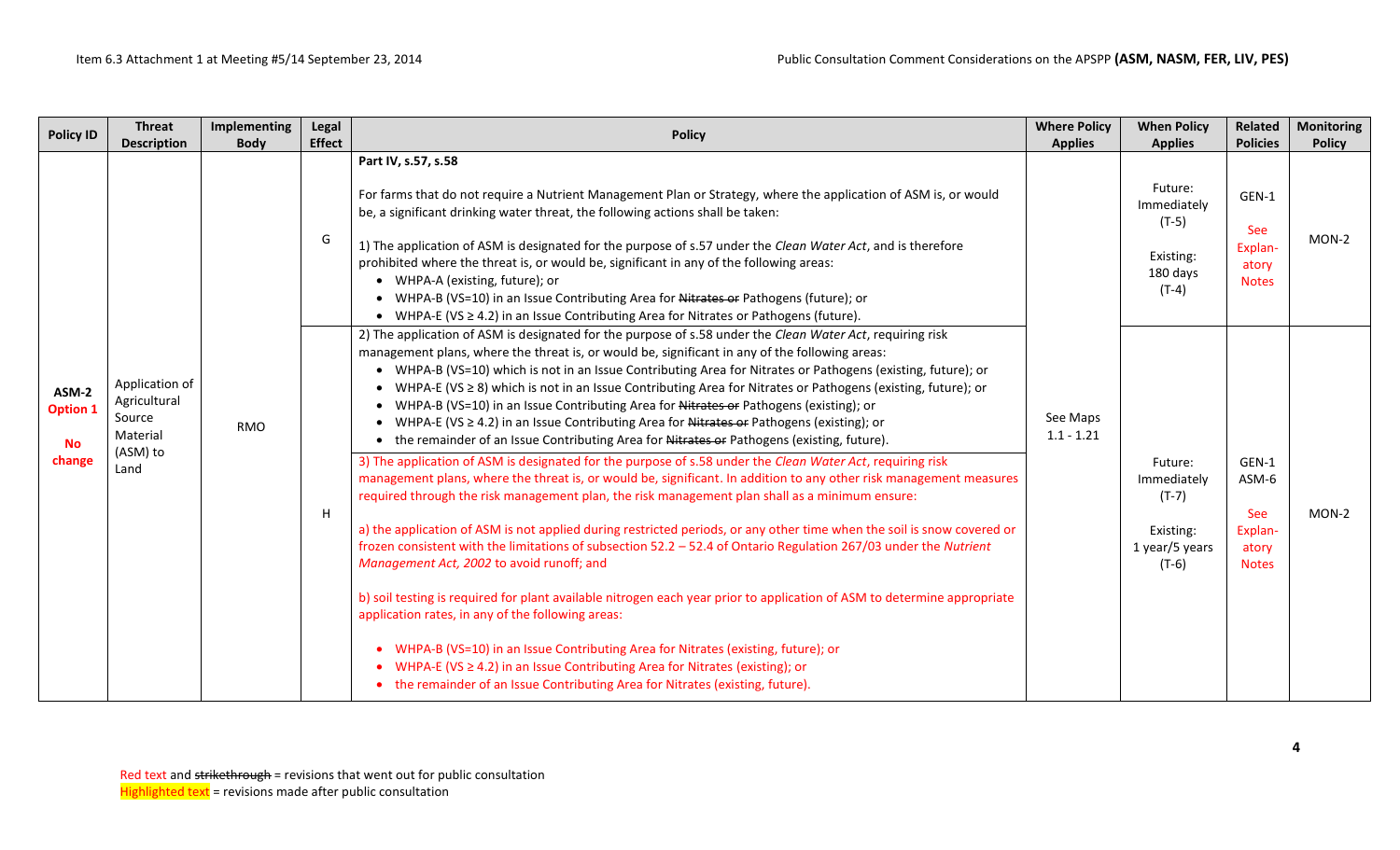| <b>Policy ID</b>         | <b>Threat</b>                                                            | Implementing                      | Legal | <b>Policy</b>                                                                                                                                                                                                                                                                                                                                                                                                                                                                                                                                                                                                                                                                                                                                                                                                                                                                                                                                                                                                                                                                                                                                                                                                                                                                                                                                                                                                             | <b>Where Policy</b>      | <b>When Policy</b>                                                          | Related<br><b>Policies</b> | <b>Monitoring</b>                                                                                                                                                                                                        |                |                                                     |  |               |
|--------------------------|--------------------------------------------------------------------------|-----------------------------------|-------|---------------------------------------------------------------------------------------------------------------------------------------------------------------------------------------------------------------------------------------------------------------------------------------------------------------------------------------------------------------------------------------------------------------------------------------------------------------------------------------------------------------------------------------------------------------------------------------------------------------------------------------------------------------------------------------------------------------------------------------------------------------------------------------------------------------------------------------------------------------------------------------------------------------------------------------------------------------------------------------------------------------------------------------------------------------------------------------------------------------------------------------------------------------------------------------------------------------------------------------------------------------------------------------------------------------------------------------------------------------------------------------------------------------------------|--------------------------|-----------------------------------------------------------------------------|----------------------------|--------------------------------------------------------------------------------------------------------------------------------------------------------------------------------------------------------------------------|----------------|-----------------------------------------------------|--|---------------|
|                          |                                                                          | <b>Description</b><br><b>Body</b> |       |                                                                                                                                                                                                                                                                                                                                                                                                                                                                                                                                                                                                                                                                                                                                                                                                                                                                                                                                                                                                                                                                                                                                                                                                                                                                                                                                                                                                                           |                          |                                                                             | <b>Effect</b>              | Part IV, s.57, s.58<br>For farms that do not require a Nutrient Management Plan or Strategy, where the application of ASM is, or would<br>be, a significant drinking water threat, the following actions shall be taken: | <b>Applies</b> | <b>Applies</b><br>Future:<br>Immediately<br>$(T-5)$ |  | <b>Policy</b> |
|                          |                                                                          |                                   | G     | 1) The application of ASM is designated for the purpose of s.57 under the Clean Water Act, and is therefore<br>prohibited where the threat is, or would be, significant in any of the following areas:<br>• WHPA-A (existing, future); or<br>• WHPA-B (VS=10) in an Issue Contributing Area for Pathogens (future); or<br>• WHPA-E (VS $\geq$ 4.2) in an Issue Contributing Area for Nitrates or Pathogens (future).                                                                                                                                                                                                                                                                                                                                                                                                                                                                                                                                                                                                                                                                                                                                                                                                                                                                                                                                                                                                      |                          | Existing:<br>180 days<br>$(T-4)$                                            | GEN-1                      | $MON-2$                                                                                                                                                                                                                  |                |                                                     |  |               |
| ASM-2<br><b>Option 2</b> | Application of<br>Agricultural<br>Source<br>Material<br>(ASM) to<br>Land | <b>RMO</b>                        | H     | 2) The application of ASM is designated for the purpose of s.58 under the Clean Water Act, requiring risk<br>management plans, where the threat is, or would be, significant. In addition to any other risk management measures<br>required through the risk management plan, the risk management plan shall as a minimum ensure:<br>a) the application of ASM is not applied during restricted periods, or any other time when the soil is snow covered or<br>frozen consistent with the limitations of subsection 52.2 - 52.4 of Ontario Regulation 267/03 under the Nutrient<br>Management Act, 2002 to avoid runoff; and<br>b) soil testing is required for plant available nitrogen each year prior to application of ASM to determine appropriate<br>application rates, in any of the following areas:<br>• WHPA-B (VS=10) which is not in an Issue Contributing Area for Nitrates or Pathogens (existing, future); or<br>• WHPA-E (VS $\geq$ 8) which is not in an Issue Contributing Area for Nitrates or Pathogens (existing, future); or<br>• WHPA-B (VS=10) in an Issue Contributing Area for Nitrates (existing, future); or<br>• WHPA-B (VS=10) in an Issue Contributing Area for Pathogens (existing); or<br>• WHPA-E (VS $\geq$ 4.2) in an Issue Contributing Area for Nitrates or Pathogens (existing); or<br>• the remainder of an Issue Contributing Area for Nitrates or Pathogens (existing, future). | See Maps<br>$1.1 - 1.21$ | Future:<br>Immediately<br>$(T-7)$<br>Existing:<br>1 year/5 years<br>$(T-6)$ | GEN-1<br>ASM-6             | MON-2                                                                                                                                                                                                                    |                |                                                     |  |               |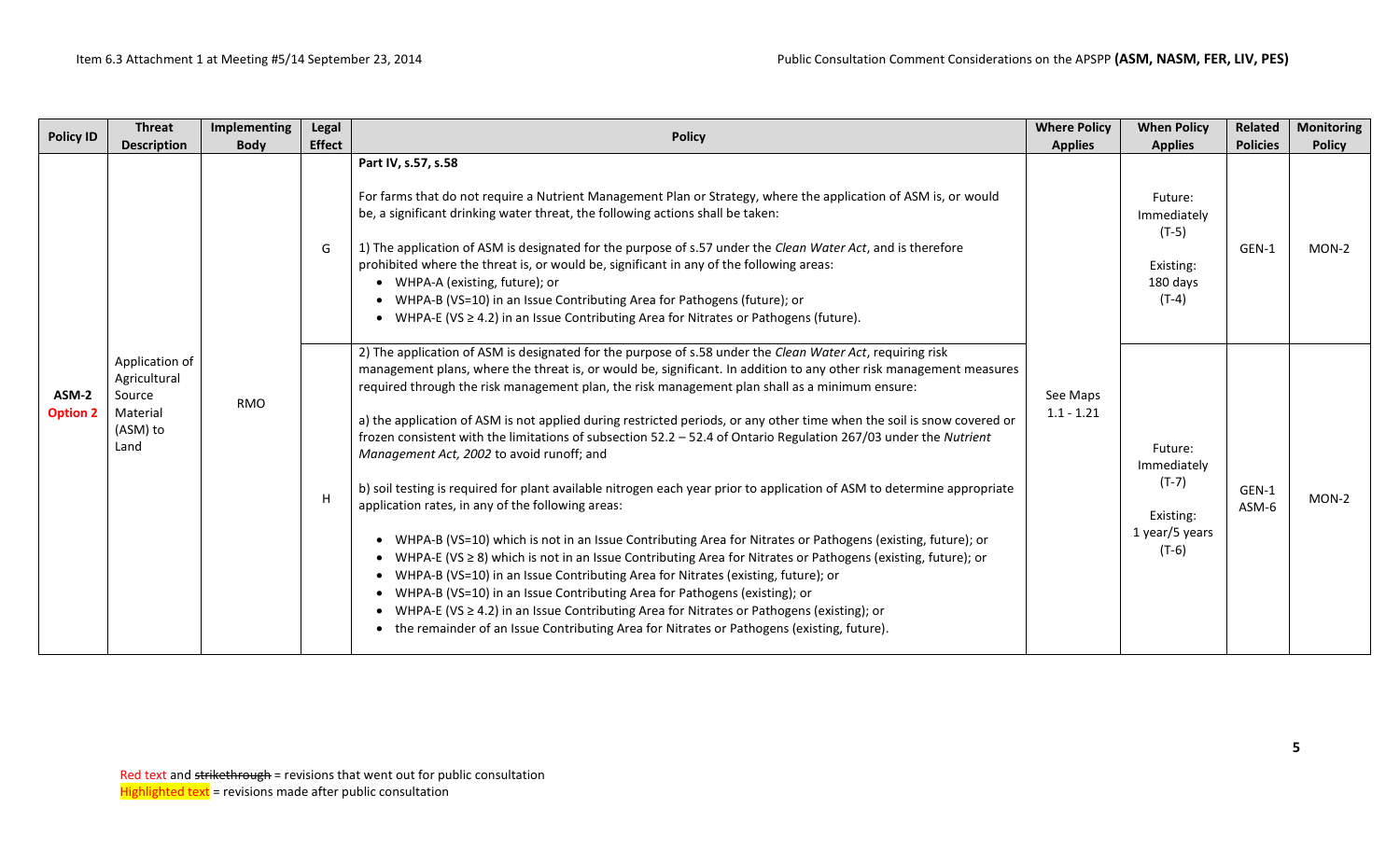|                      | <b>COMMENTS POLICY ASM-2</b>                                                                                     |                                                                                                         |  |  |  |  |  |  |  |  |
|----------------------|------------------------------------------------------------------------------------------------------------------|---------------------------------------------------------------------------------------------------------|--|--|--|--|--|--|--|--|
|                      | <b>Comments</b>                                                                                                  | Response                                                                                                |  |  |  |  |  |  |  |  |
|                      | 20. ASM-1, ASM -2, ASM-3, ASM-4 - Halton Region and OMAFRA maintain that the actual risk posed to our            | This information regarding acres affected in Halton's comments is not consistent with the detailed      |  |  |  |  |  |  |  |  |
|                      | municipal drinking water quality does not warrant widespread prohibition in Davidson's WHPA-B and WHPA-E         | information provided in Table 2 of the Halton Region Inter-Office Memorandum from Chitra Gowda          |  |  |  |  |  |  |  |  |
|                      | (368 acres) for the future storage of Agricultural Source Material (ASM) and future application of ASM in        | and John McIntosh to David Simpson dated May 23, 2014. The actual number of acres from Halton's         |  |  |  |  |  |  |  |  |
|                      | Davidson's WHPA-E (225 acres).                                                                                   | own analysis is 181 acres of agricultural land consisting of parts of 11 agricultural properties.       |  |  |  |  |  |  |  |  |
| <b>Halton Region</b> |                                                                                                                  |                                                                                                         |  |  |  |  |  |  |  |  |
| and lower tier       | It is understood that the application and storage of ASM occur within the vulnerable areas. Staff cannot support | The CTC SPC have extensively considered Halton's concerns regarding this policy at both the April 23    |  |  |  |  |  |  |  |  |
| municipalities       | the need to prohibit this threat activity. This is consistent with OMAFRA's position which supports management   | and June 24, 2014 SPC meetings and made the decision to manage in a WHPA-B (VS=10) in an Issue          |  |  |  |  |  |  |  |  |
|                      | of agricultural activities outside of WHPA-A's using prescribed instruments (nutrient management plans) or Part  | Contributing Area for future Nitrates in favour of Halton's preferred approach.                         |  |  |  |  |  |  |  |  |
|                      | IV tools (risk management plans). Halton Region and its local municipalities support normal farm practices and   |                                                                                                         |  |  |  |  |  |  |  |  |
|                      | is not in support of any policy that limits agricultural use to continue into the future.                        | The definition of existing is a generous definition which allows activities occurring 10 years prior to |  |  |  |  |  |  |  |  |
|                      |                                                                                                                  | plan approval to be considered as existing.                                                             |  |  |  |  |  |  |  |  |
|                      | It is not clear why part 3 of these policies is separated and specific to a subset of threat activity. Would the | SPC to consider Option 2 as per York Region suggestion.                                                 |  |  |  |  |  |  |  |  |
| <b>York Region</b>   | requirements in Part 3 not be reasonable for all RMP/NMP?                                                        |                                                                                                         |  |  |  |  |  |  |  |  |
|                      | Suggested revision: Include the specified requirements in Part 2 of each policy and eliminate Part 3.            |                                                                                                         |  |  |  |  |  |  |  |  |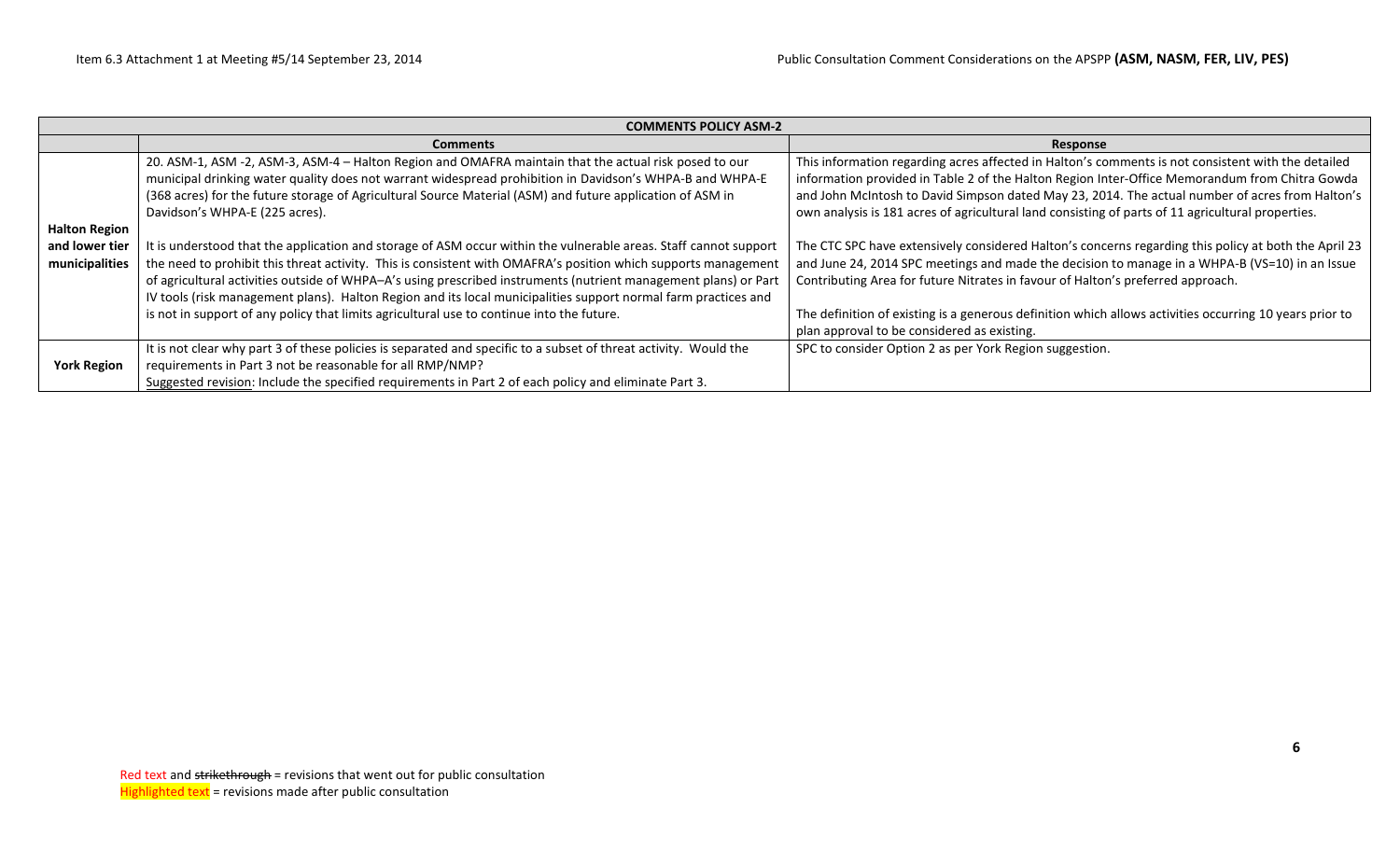| <b>Policy</b><br>ID    | <b>Threat</b><br><b>Description</b>         | Implementing<br><b>Body</b> | Legal<br><b>Effect</b> | <b>Policy</b>                                                                                                                                                                                                                                                                                                                                                                                                                                                                                                                                                                                                                                                                                                                                                                                                                                                                                                                                                             | <b>Where Policy</b><br><b>Applies</b> | <b>When Policy</b><br><b>Applies</b>                                 | Related<br><b>Policies</b>                                | <b>Monitoring</b><br><b>Policy</b> |
|------------------------|---------------------------------------------|-----------------------------|------------------------|---------------------------------------------------------------------------------------------------------------------------------------------------------------------------------------------------------------------------------------------------------------------------------------------------------------------------------------------------------------------------------------------------------------------------------------------------------------------------------------------------------------------------------------------------------------------------------------------------------------------------------------------------------------------------------------------------------------------------------------------------------------------------------------------------------------------------------------------------------------------------------------------------------------------------------------------------------------------------|---------------------------------------|----------------------------------------------------------------------|-----------------------------------------------------------|------------------------------------|
|                        | Storage of                                  |                             |                        | <b>Prescribed Instrument</b><br>1) The storage of ASM shall be prohibited where the activity would be a significant drinking water threat in any of the<br>following areas:<br>• WHPA-A (future); or<br>• WHPA-B (VS=10) in an Issue Contributing Area for Nitrates or Pathogens (future); or<br>• WHPA-E (VS $\geq$ 4.2) in an Issue Contributing Area for Nitrates or Pathogens (future).                                                                                                                                                                                                                                                                                                                                                                                                                                                                                                                                                                               |                                       | Future:<br>Immediately<br>$(T-3)$                                    | N/A<br><b>See</b><br>Explan-<br>atory<br><b>Notes</b>     | $MON-4$                            |
| ASM-3<br>No.<br>change | Agricultural<br>Source<br>Material<br>(ASM) | <b>OMAFRA</b>               |                        | 2) Where the storage of ASM is in an area where the activity is, or would be, a significant drinking water threat, the<br>Nutrient Management Plan or Strategy that governs the activity shall be reviewed or established to ensure<br>appropriate terms and conditions are included so that the activity ceases to be, or does not become, a significant<br>drinking water threat in any of the following areas:<br>• WHPA-A (existing); or<br>• WHPA-B (VS=10) which is not in an Issue Contributing Area for Nitrates or Pathogens (existing, future); or<br>WHPA-E (VS $\geq$ 8) which is not in an Issue Contributing Area for Nitrates or Pathogens (existing, future); or<br>WHPA-B (VS=10) in an Issue Contributing Area for Nitrates or Pathogens (existing); or<br>WHPA-E (VS $\geq$ 4.2) in an Issue Contributing Area for Nitrates or Pathogens (existing); or<br>• the remainder of an Issue Contributing Area for Nitrates or Pathogens (existing, future). | See Maps<br>$1.1 - 1.21$              | Future:<br>Immediately<br>$(T-3)$<br>Existing:<br>3 years<br>$(T-1)$ | GEN-5<br>ASM-5<br>See<br>Explan-<br>atory<br><b>Notes</b> | $MON-4$                            |

|                                  | <b>COMMENTS POLICY ASM-3</b>                                                                                                                                                                                                                                                                                                                                                                                                                                                                                                                                         |                                                                                                                                                                                                                                                                                                                                                                                                              |  |  |  |  |  |  |  |  |
|----------------------------------|----------------------------------------------------------------------------------------------------------------------------------------------------------------------------------------------------------------------------------------------------------------------------------------------------------------------------------------------------------------------------------------------------------------------------------------------------------------------------------------------------------------------------------------------------------------------|--------------------------------------------------------------------------------------------------------------------------------------------------------------------------------------------------------------------------------------------------------------------------------------------------------------------------------------------------------------------------------------------------------------|--|--|--|--|--|--|--|--|
|                                  | <b>Comments</b>                                                                                                                                                                                                                                                                                                                                                                                                                                                                                                                                                      | Response                                                                                                                                                                                                                                                                                                                                                                                                     |  |  |  |  |  |  |  |  |
| <b>Halton Region</b>             | 20. ASM-1, ASM -2, ASM-3, ASM-4 - Halton Region and OMAFRA maintain that the actual risk posed to our<br>municipal drinking water quality does not warrant widespread prohibition in Davidson's WHPA-B and WHPA-E<br>(368 acres) for the future storage of Agricultural Source Material (ASM) and future application of ASM in<br>Davidson's WHPA-E (225 acres).                                                                                                                                                                                                     | This information regarding acres affected in Halton's comments is not consistent with the detailed<br>information provided in Table 2 of the Halton Region Inter-Office Memorandum from Chitra Gowda<br>and John McIntosh to David Simpson dated May 23, 2014. The actual number of acres from Halton's<br>own analysis is 181 acres of agricultural land consisting of parts of 11 agricultural properties. |  |  |  |  |  |  |  |  |
| and lower tier<br>municipalities | It is understood that the application and storage of ASM occur within the vulnerable areas. Staff cannot support<br>the need to prohibit this threat activity. This is consistent with OMAFRA's position which supports management<br>of agricultural activities outside of WHPA-A's using prescribed instruments (nutrient management plans) or Part<br>IV tools (risk management plans). Halton Region and its local municipalities support normal farm practices and<br>is not in support of any policy that limits agricultural use to continue into the future. | The CTC SPC have extensively considered Halton's concerns regarding this policy at both the April 23<br>and June 24, 2014 SPC meetings and made the decision to maintain the policy as is.<br>The definition of existing is a generous definition which allows activities occurring 10 years prior to<br>plan approval to be considered as existing.                                                         |  |  |  |  |  |  |  |  |
|                                  |                                                                                                                                                                                                                                                                                                                                                                                                                                                                                                                                                                      |                                                                                                                                                                                                                                                                                                                                                                                                              |  |  |  |  |  |  |  |  |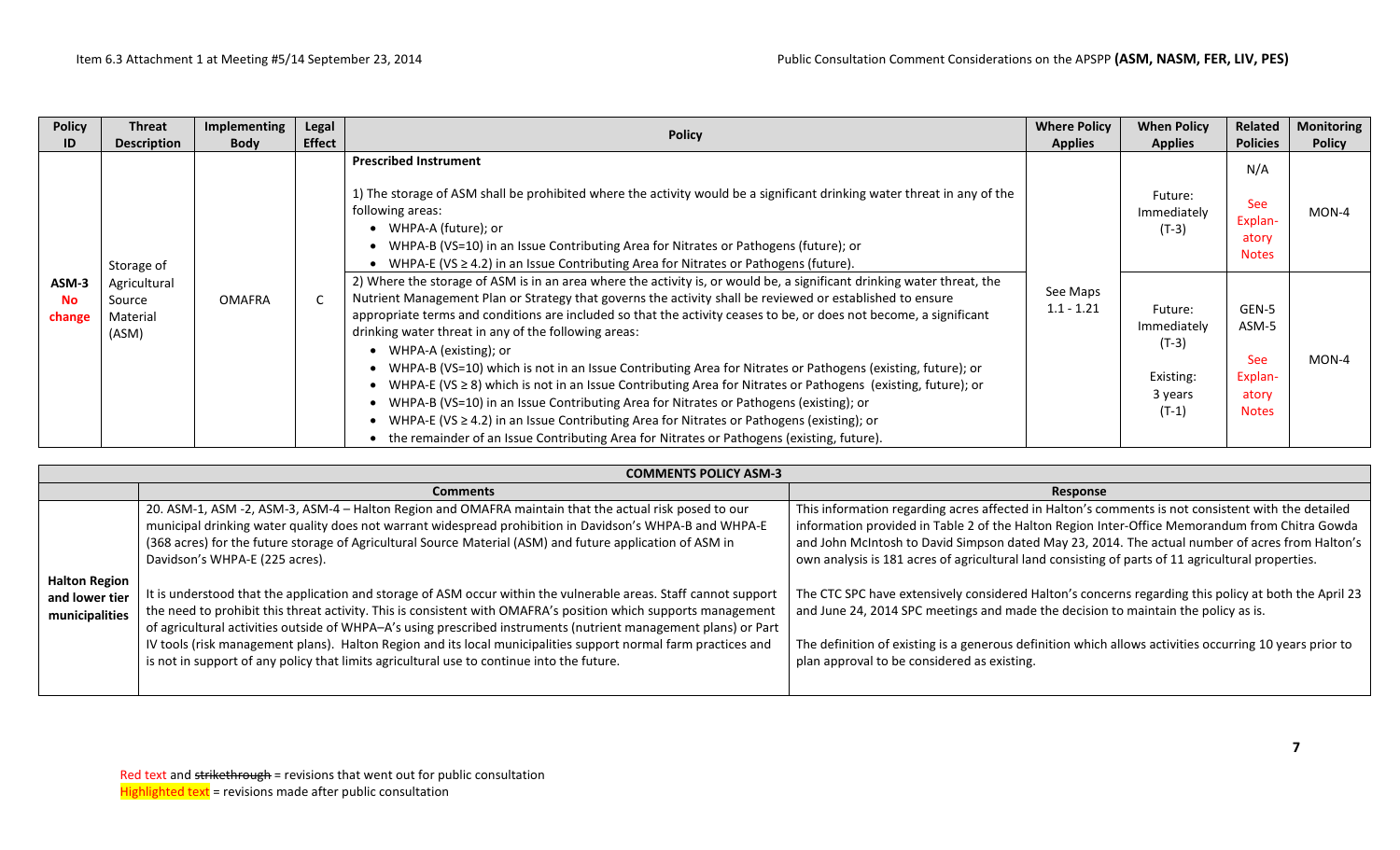| <b>Policy</b><br>ID          | <b>Threat</b><br><b>Description</b>                       | Implementing<br><b>Body</b> | Legal<br><b>Effect</b> | <b>Policy</b>                                                                                                                                                                                                                                                                                                                                                                                                                                                                                                                                                                                                                                                                                                                                                     | <b>Where Policy</b><br><b>Applies</b> | <b>When Policy</b><br><b>Applies</b>                                        | Related<br><b>Policies</b>                                | <b>Monitoring</b><br><b>Policy</b> |
|------------------------------|-----------------------------------------------------------|-----------------------------|------------------------|-------------------------------------------------------------------------------------------------------------------------------------------------------------------------------------------------------------------------------------------------------------------------------------------------------------------------------------------------------------------------------------------------------------------------------------------------------------------------------------------------------------------------------------------------------------------------------------------------------------------------------------------------------------------------------------------------------------------------------------------------------------------|---------------------------------------|-----------------------------------------------------------------------------|-----------------------------------------------------------|------------------------------------|
| ASM-4<br><b>No</b><br>change | Storage of<br>Agricultural<br>Source<br>Material<br>(ASM) | G<br><b>RMO</b><br>H        |                        | Part IV, s.57, s.58<br>For farms that do not require a Nutrient Management Plan or Strategy, where the storage of ASM would be a<br>significant drinking water threat, the following actions shall be taken:<br>1) The storage of ASM is designated for the purpose of s.57 under the Clean Water Act, and is therefore prohibited<br>where the threat would be significant in any of the following areas:<br>• WHPA-A (future); or<br>WHPA-B (VS=10) in an Issue Contributing Area for Nitrates or Pathogens (future); or<br>WHPA-E (VS $\geq$ 4.2) in an Issue Contributing Area for Nitrates or Pathogens (future).                                                                                                                                            | See Maps<br>$1.1 - 1.21$              | Future:<br>Immediately<br>$(T-5)$                                           | GEN-1<br>See<br>Explan-<br>atory<br><b>Notes</b>          | $MON-2$                            |
|                              |                                                           |                             |                        | 2) The storage of ASM is designated for the purpose of s.58 under the Clean Water Act, requiring risk management<br>plans, where the threat is, or would be, significant in any of the following areas:<br>• WHPA-A (existing); or<br>WHPA-B (VS=10) which is not in an Issue Contributing Area for Nitrates or Pathogens (existing, future); or<br>WHPA-E (VS $\geq$ 8) which is not in an Issue Contributing Area for Nitrates or Pathogens (existing, future); or<br>• WHPA-B (VS=10) in an Issue Contributing Area for Nitrates or Pathogens (existing); or<br>• WHPA-E (VS $\geq$ 4.2) in an Issue Contributing Area for Nitrates or Pathogens (existing); or<br>• the remainder of an Issue Contributing Area for Nitrates or Pathogens (existing, future). |                                       | Future:<br>Immediately<br>$(T-7)$<br>Existing:<br>1 year/5 years<br>$(T-6)$ | GEN-1<br>ASM-6<br>See<br>Explan-<br>atory<br><b>Notes</b> | MON-2                              |

|                                  | <b>COMMENTS POLICY ASM-4</b>                                                                                                                                                                                                                                                                                                                                     |                                                                                                                                                                                                                                                                                                                                                                                                              |  |  |  |  |  |  |  |  |
|----------------------------------|------------------------------------------------------------------------------------------------------------------------------------------------------------------------------------------------------------------------------------------------------------------------------------------------------------------------------------------------------------------|--------------------------------------------------------------------------------------------------------------------------------------------------------------------------------------------------------------------------------------------------------------------------------------------------------------------------------------------------------------------------------------------------------------|--|--|--|--|--|--|--|--|
|                                  | <b>Comments</b>                                                                                                                                                                                                                                                                                                                                                  | Response                                                                                                                                                                                                                                                                                                                                                                                                     |  |  |  |  |  |  |  |  |
| <b>Halton Region</b>             | 20. ASM-1, ASM -2, ASM-3, ASM-4 - Halton Region and OMAFRA maintain that the actual risk posed to our<br>municipal drinking water quality does not warrant widespread prohibition in Davidson's WHPA-B and WHPA-E<br>(368 acres) for the future storage of Agricultural Source Material (ASM) and future application of ASM in<br>Davidson's WHPA-E (225 acres). | This information regarding acres affected in Halton's comments is not consistent with the detailed<br>information provided in Table 2 of the Halton Region Inter-Office Memorandum from Chitra Gowda<br>and John McIntosh to David Simpson dated May 23, 2014. The actual number of acres from Halton's<br>own analysis is 181 acres of agricultural land consisting of parts of 11 agricultural properties. |  |  |  |  |  |  |  |  |
| and lower tier<br>municipalities | It is understood that the application and storage of ASM occur within the vulnerable areas. Staff cannot support<br>the need to prohibit this threat activity. This is consistent with OMAFRA's position which supports management<br>of agricultural activities outside of WHPA-A's using prescribed instruments (nutrient management plans) or Part            | The CTC SPC have extensively considered Halton's concerns regarding this policy at both the April 23<br>and June 24, 2014 SPC meetings and made the decision to maintain the policy as is.                                                                                                                                                                                                                   |  |  |  |  |  |  |  |  |
|                                  | IV tools (risk management plans). Halton Region and its local municipalities support normal farm practices and<br>is not in support of any policy that limits agricultural use to continue into the future.                                                                                                                                                      | The definition of existing is a generous definition which allows activities occurring 10 years prior to<br>plan approval to be considered as existing.                                                                                                                                                                                                                                                       |  |  |  |  |  |  |  |  |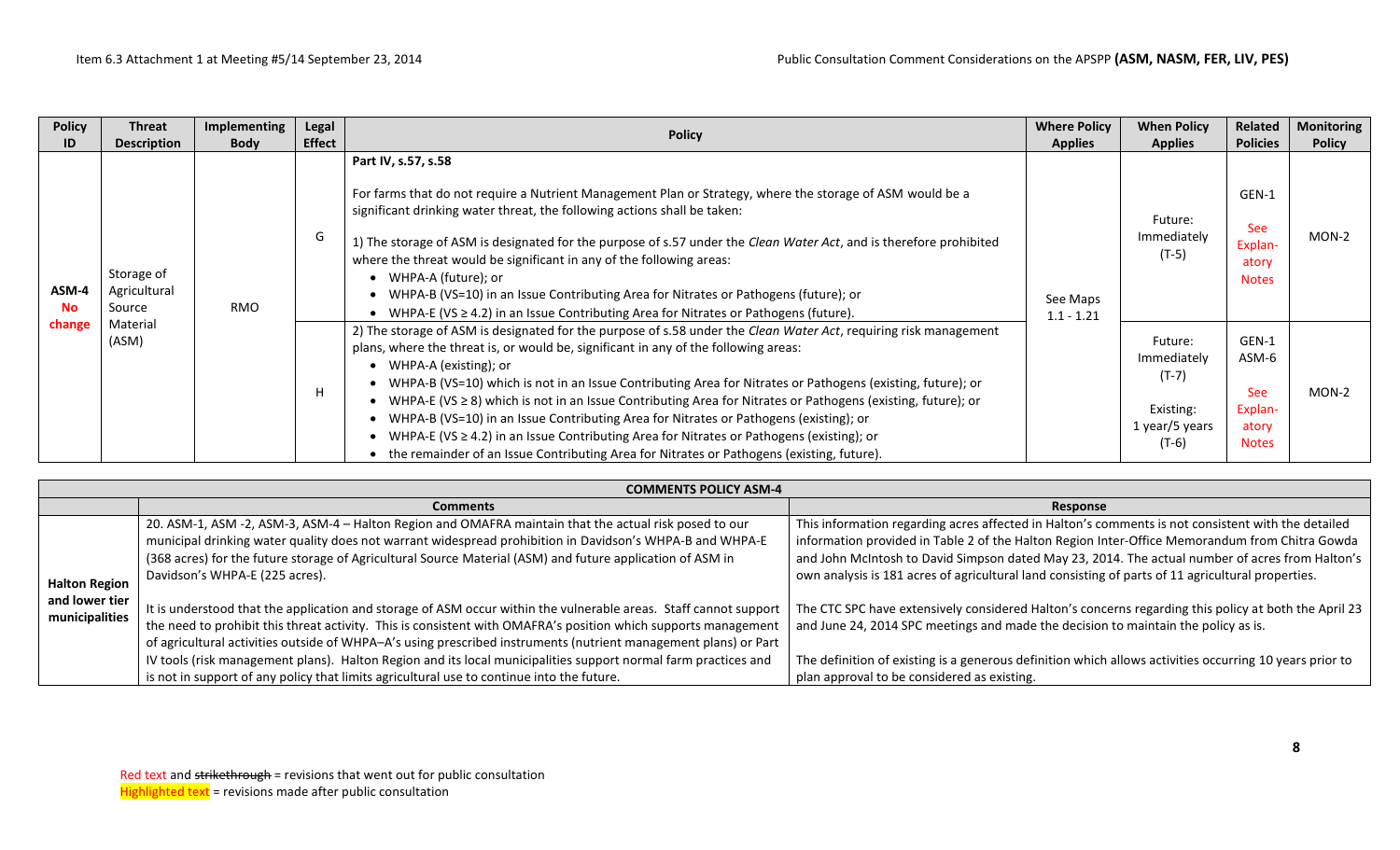| <b>Policy</b>                | <b>Threat</b>                                                                                                                         | <b>Implementing</b> | Legal         |                                                                                                                                                                                                                                                                                                                                                                                                                                                                                                                                                                                                                                                                                                                                                                                                                                                                                                                                                                                                                                                                                                                                                                                                                                                                                                                                                                                                                                                                                                                     | <b>Where Policy</b>      | <b>When Policy</b>                                                   | Related                                                          | <b>Monitoring</b> |
|------------------------------|---------------------------------------------------------------------------------------------------------------------------------------|---------------------|---------------|---------------------------------------------------------------------------------------------------------------------------------------------------------------------------------------------------------------------------------------------------------------------------------------------------------------------------------------------------------------------------------------------------------------------------------------------------------------------------------------------------------------------------------------------------------------------------------------------------------------------------------------------------------------------------------------------------------------------------------------------------------------------------------------------------------------------------------------------------------------------------------------------------------------------------------------------------------------------------------------------------------------------------------------------------------------------------------------------------------------------------------------------------------------------------------------------------------------------------------------------------------------------------------------------------------------------------------------------------------------------------------------------------------------------------------------------------------------------------------------------------------------------|--------------------------|----------------------------------------------------------------------|------------------------------------------------------------------|-------------------|
| ID                           | <b>Description</b>                                                                                                                    | <b>Body</b>         | <b>Effect</b> | <b>Policy</b>                                                                                                                                                                                                                                                                                                                                                                                                                                                                                                                                                                                                                                                                                                                                                                                                                                                                                                                                                                                                                                                                                                                                                                                                                                                                                                                                                                                                                                                                                                       | <b>Applies</b>           | <b>Applies</b>                                                       | <b>Policies</b>                                                  | <b>Policy</b>     |
| ASM-5<br><b>No</b><br>change | Application of<br>Agricultural<br>Source<br>Material<br>(ASM) to<br>Land<br>Storage of<br>Agricultural<br>Source<br>Material<br>(ASM) | <b>MOECC</b>        |               | <b>Specify Action</b><br>For farms that require a Nutrient Management Plan or Strategy, the Ministry of Environment and Climate Change<br>shall prioritize and conduct regular inspections of these farms where the application and storage of ASM is, or would<br>be, a significant drinking water threat. for:<br>a) the application of ASM to land in any of the following areas:<br>WHPA B (VS=10) which is not in an Issue Contributing Area for Nitrates or Pathogens (existing, future); or<br>WHPA E (VS $\geq$ 8) which is not in an Issue Contributing Area for Nitrates or Pathogens (existing, future); or<br>WHPA B (VS=10) in an Issue Contributing Area for Nitrates or Pathogens (existing); or<br>• WHPA E (VS ≥ 4.2) in an Issue Contributing Area for Nitrates or Pathogens (existing); or<br>• the remainder of an Issue Contributing Area for Nitrates or Pathogens (existing, future).<br>b) The storage of ASM in any of the following areas:<br>• WHPA-A (existing); or<br>WHPA B (VS=10) which is not in an Issue Contributing Area for Nitrates or Pathogens (existing, future); or<br>WHPA E (VS $\geq$ 8) which is not in an Issue Contributing Area for Nitrates or Pathogens (existing, future); or<br>WHPA B (VS=10) in an Issue Contributing Area for Nitrates or Pathogens (existing); or<br>WHPA E (VS ≥ 4.2) in an Issue Contributing Area for Nitrates or Pathogens (existing); or<br>the remainder of an Issue Contributing Area for Nitrates or Pathogens (existing, future). | See Maps<br>$1.1 - 1.21$ | <b>Existing &amp;</b><br>Future:<br>3 years/<br>5 years<br>$(GEN-5)$ | ASM-1<br>ASM-3<br><b>See</b><br>Explan-<br>atory<br><b>Notes</b> | MON-4             |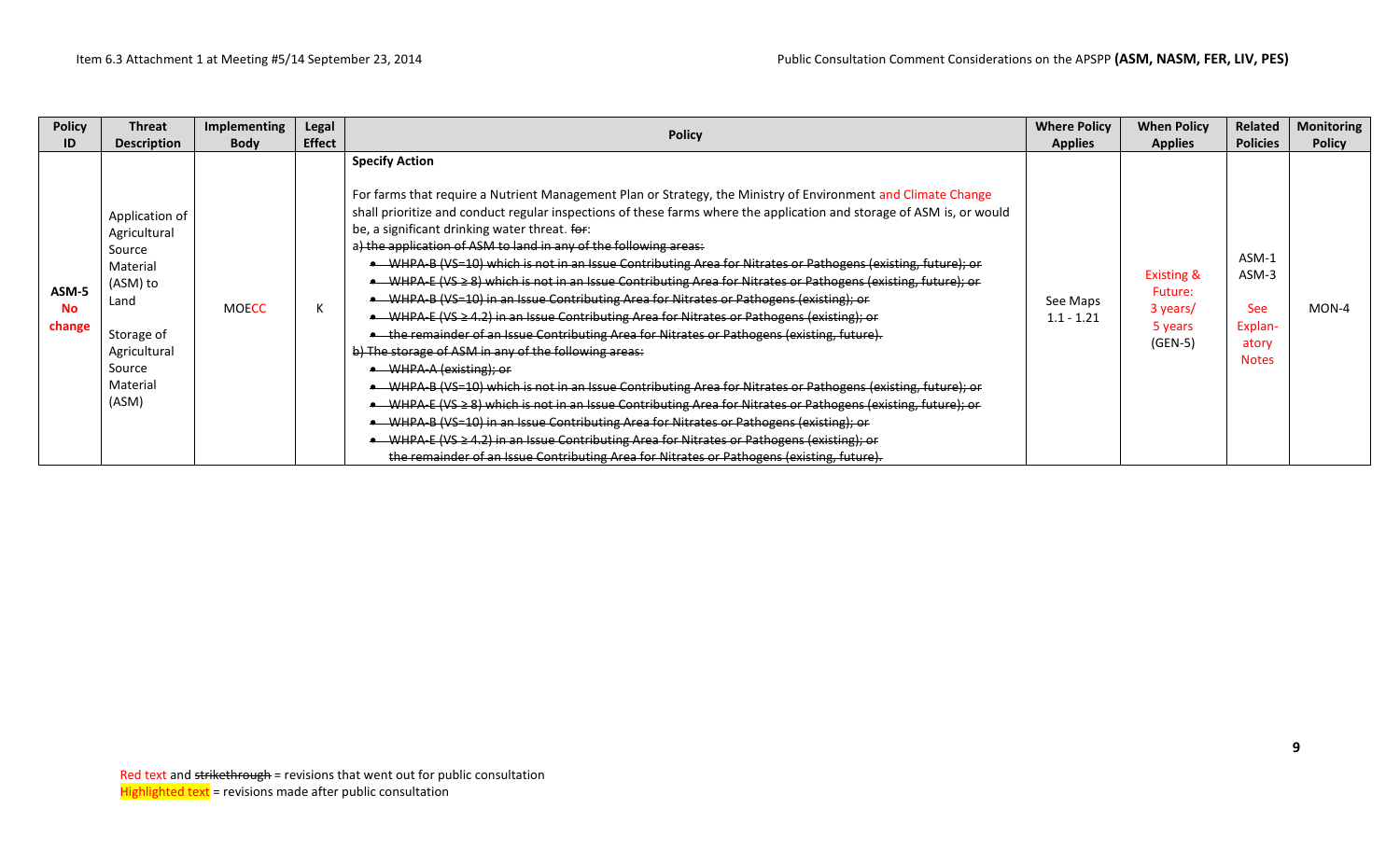| <b>Policy</b>                                                    | <b>Threat</b>                                                                                                                         | <b>Implementing</b> | Legal         | <b>Policy</b>                                                                                                                                                                                                                                                                                                                                                                                                                                                                                                                                                                                                                                                                                                                                                                                                                                                                                                                                                                                                                                                                                                                                                                                                                                                                                                                                                                                                                                                                                                                                                                                                                                    | <b>Where Policy</b>      | <b>When Policy</b>                                        | <b>Related</b>                                                   | <b>Monitoring</b> |
|------------------------------------------------------------------|---------------------------------------------------------------------------------------------------------------------------------------|---------------------|---------------|--------------------------------------------------------------------------------------------------------------------------------------------------------------------------------------------------------------------------------------------------------------------------------------------------------------------------------------------------------------------------------------------------------------------------------------------------------------------------------------------------------------------------------------------------------------------------------------------------------------------------------------------------------------------------------------------------------------------------------------------------------------------------------------------------------------------------------------------------------------------------------------------------------------------------------------------------------------------------------------------------------------------------------------------------------------------------------------------------------------------------------------------------------------------------------------------------------------------------------------------------------------------------------------------------------------------------------------------------------------------------------------------------------------------------------------------------------------------------------------------------------------------------------------------------------------------------------------------------------------------------------------------------|--------------------------|-----------------------------------------------------------|------------------------------------------------------------------|-------------------|
| ID                                                               | <b>Description</b>                                                                                                                    | <b>Body</b>         | <b>Effect</b> |                                                                                                                                                                                                                                                                                                                                                                                                                                                                                                                                                                                                                                                                                                                                                                                                                                                                                                                                                                                                                                                                                                                                                                                                                                                                                                                                                                                                                                                                                                                                                                                                                                                  | <b>Applies</b>           | <b>Applies</b>                                            | <b>Policies</b>                                                  | <b>Policy</b>     |
| ASM-6<br><b>SPC to</b><br>discuss<br>with<br><b>NEW</b><br>GEN-8 | Application of<br>Agricultural<br>Source<br>Material<br>(ASM) to<br>Land<br>Storage of<br>Agricultural<br>Source<br>Material<br>(ASM) | Municipality        |               | <b>Specify Action</b><br>For farms and other lands that do not require a Nutrient Management Plan or Strategy, the municipality shall ensure<br>through their authority that the Risk Management Inspector responsible for enforcement will prioritize and conduct<br>regular inspections of these lands where the application and storage of ASM is, or would be, a significant drinking<br>water threat. in any of the following areas:<br>a) the application of ASM to land in any of the following areas:<br>• WHPA-B (VS=10) which is not in an Issue Contributing Area for Nitrates or Pathogens (existing, future); or<br>• WHPA-E (VS ≥ 8) which is not in an Issue Contributing Area for Nitrates or Pathogens (existing, future); or<br>• WHPA-B (VS=10) in an Issue Contributing Area for Nitrates or Pathogens (existing); or<br>• WHPA-E (VS $\geq$ 4.2) in an Issue Contributing Area for Nitrates or Pathogens (existing); or<br>• the remainder of an Issue Contributing Area for Nitrates or Pathogens (existing, future).<br>b) The storage of ASM in any of the following areas:<br>• WHPA-A (existing); or<br>WHPA B (VS=10) which is not in an Issue Contributing Area for Nitrates or Pathogens (existing, future); or<br>WHPA-E (VS ≥ 8) which is not in an Issue Contributing Area for Nitrates or Pathogens (existing, future); or<br>WHPA B (VS=10) in an Issue Contributing Area for Nitrates or Pathogens (existing); or<br>-WHPA-E (VS ≥ 4.2) in an Issue Contributing Area for Nitrates or Pathogens (existing); or<br>• the remainder of an Issue Contributing Area for Nitrates or Pathogens (existing, future). | See Maps<br>$1.1 - 1.21$ | After RMP is<br>approved per<br>policy ASM-2<br>and ASM-4 | ASM-2<br>ASM-4<br><b>See</b><br>Explan-<br>atory<br><b>Notes</b> | MON-1             |

|                      | <b>COMMENTS POLICY ASM-6</b>                                                                                                             |                                                                                 |
|----------------------|------------------------------------------------------------------------------------------------------------------------------------------|---------------------------------------------------------------------------------|
|                      | <b>Comments</b>                                                                                                                          | Response                                                                        |
| <b>Halton Region</b> | 21. This inspection policy is redundant to the requirements by municipalities to conduct inspections as part of a Risk Management        | CTC staff have confirmed with MOECC staff that while the intent is there, there |
| and lower tier       | Plan (ASM-2 and ASM-4).                                                                                                                  | is no requirement to carry out regular inspections of Risk Management Plans in  |
| municipalities       |                                                                                                                                          | the Clean Water Act, 2006 or the associated Ontario Regulation 287/07.          |
|                      | 9. This policy is an example of prioritization policies for RMP inspections. There are a number of similar policies for other threats in | CTC staff have confirmed with MOECC staff that while the intent is there, there |
|                      | the Amended Proposed Plan and this comment is applicable to all of the similar policies regarding prioritization of RMP                  | is no requirement to carry out regular inspections of Risk Management Plans in  |
|                      | inspections. The prioritization of inspection policies such as Liv-5 and ASM-6 have the legal effect of must comply (List E). This       | the Clean Water Act, 2006 or the associated Ontario Regulation 287/07.          |
| Wellington           | reduces the operational flexibility of the RMOs/municipalities in organizing and conducting their inspection workload. By placing a      |                                                                                 |
| County               | priority on these types of inspections within the CTC area, it reduces the RMO/municipalities' ability to balance the, potentially,      |                                                                                 |
| municipalities       | conflicting workloads and timelines of inspections where the RMO/municipality is implementing multiple source protection plans.          |                                                                                 |
|                      | This type of prioritization is better left as an operational matter for the RMO/municipalities that considers the workload from all      |                                                                                 |
|                      | Source Protection Plans within their jurisdiction. If the legal effect of these policies could be changed to have regard for, this would |                                                                                 |
|                      | assist those RMOs/municipalities attempting to balance multiple Source Protection Plans' implementation.                                 |                                                                                 |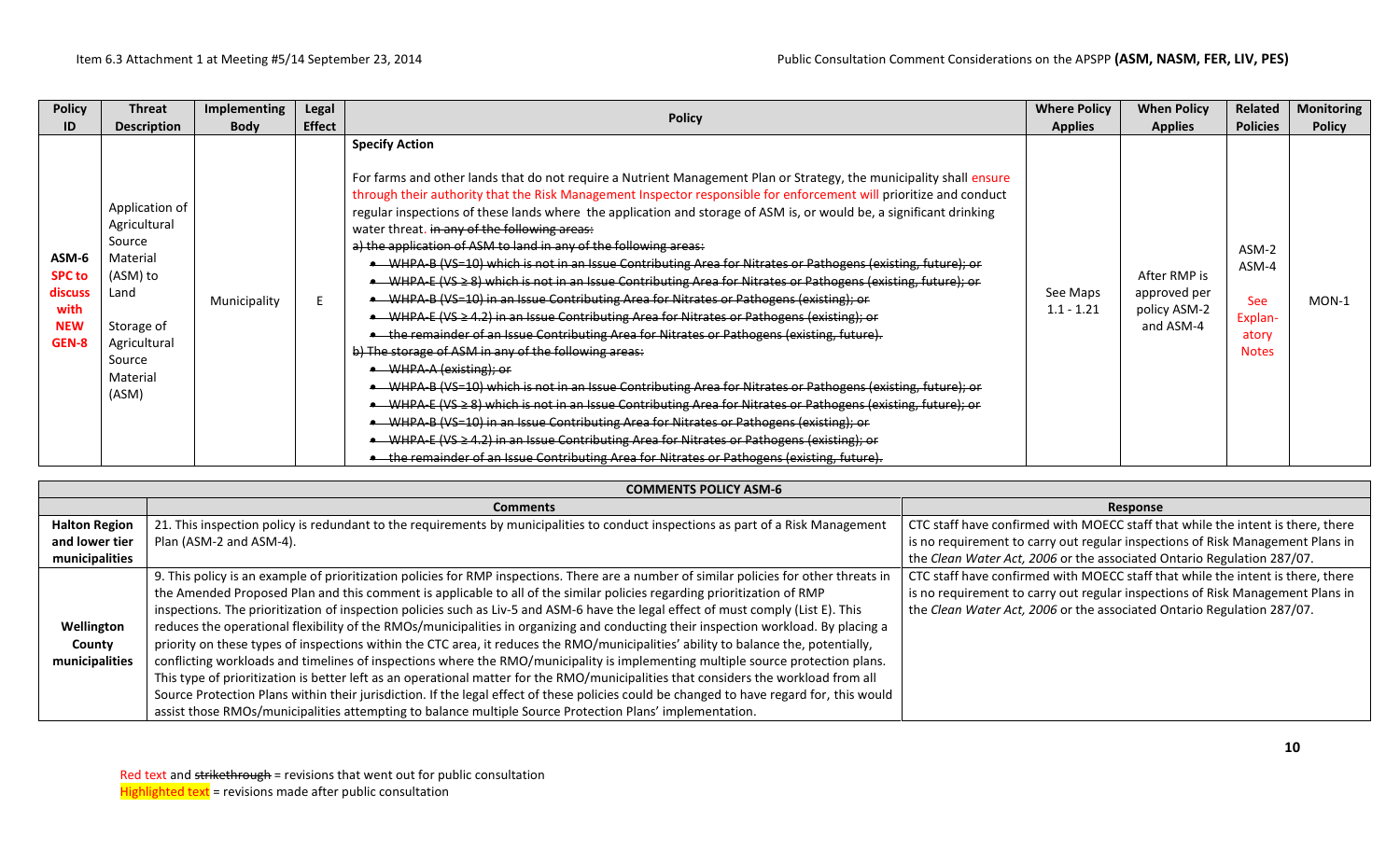| <b>Policy</b>                | <b>Threat</b>                                                              | Implementing | Legal         | <b>Policy</b>                                                                                                                                                                                                                                                | <b>Where Policy</b> | <b>When Policy</b>                                                                            | Related                                               | <b>Monitoring</b> |
|------------------------------|----------------------------------------------------------------------------|--------------|---------------|--------------------------------------------------------------------------------------------------------------------------------------------------------------------------------------------------------------------------------------------------------------|---------------------|-----------------------------------------------------------------------------------------------|-------------------------------------------------------|-------------------|
| ID                           | <b>Description</b>                                                         | <b>Body</b>  | <b>Effect</b> |                                                                                                                                                                                                                                                              | <b>Applies</b>      | <b>Applies</b>                                                                                | <b>Policies</b>                                       | <b>Policy</b>     |
| ASM-7<br><b>No</b><br>change | Management<br>Agricultural<br>Source<br>Material<br>(ASM)<br>(Aquaculture) | <b>MOECC</b> |               | <b>Prescribed Instrument</b><br>The management of ASM (Aquaculture) shall be prohibited where the activity is, or would be, a significant drinking<br>water threat in the following areas:<br>• An Issue Contributing Area for Pathogens (existing, future). | See Map<br>1.9      | Future:<br>Immediately<br>$(T-3)$<br>Existing:<br>Upon expiry or<br>within 5 years<br>$(T-2)$ | N/A<br><b>See</b><br>Explan-<br>atory<br><b>Notes</b> | $MON-4$           |

| <b>Policy</b><br>ID                  | <b>Threat</b><br><b>Description</b>                                                               | Implementing<br>Body        | Legal<br><b>Effect</b> | <b>Policy</b>                                                                                                                                                                                                                                                                                                                                                                                                                                                                                                                                                                                                                       | <b>Where Policy</b>      | <b>When Policy</b>                                                          | Related<br><b>Policies</b>                                 | <b>Monitoring</b><br><b>Policy</b> |
|--------------------------------------|---------------------------------------------------------------------------------------------------|-----------------------------|------------------------|-------------------------------------------------------------------------------------------------------------------------------------------------------------------------------------------------------------------------------------------------------------------------------------------------------------------------------------------------------------------------------------------------------------------------------------------------------------------------------------------------------------------------------------------------------------------------------------------------------------------------------------|--------------------------|-----------------------------------------------------------------------------|------------------------------------------------------------|------------------------------------|
| <b>NASM-1</b><br><b>No</b><br>change | Application of<br>Non-<br>Agricultural<br>Source<br>Material<br>(NASM) to<br>Land<br>(Category 1) |                             |                        | Part IV, s.57, s.58 Prescribed Instrument<br>Where the application of NASM (Category 1) to land is, or would be, a significant drinking water threat, the following                                                                                                                                                                                                                                                                                                                                                                                                                                                                 | <b>Applies</b>           | <b>Applies</b><br>Future:<br>Immediately                                    | GEN-1                                                      |                                    |
|                                      |                                                                                                   | <b>RMO</b><br><b>OMAFRA</b> | G                      | actions shall be taken:<br>1) The application of NASM (Category 1) is designated for the purpose of s.57 under the Clean Water Act, and is<br>therefore prohibited where the threat is, or would be, significant in any of the following areas:<br>WHPA-A (existing, future).<br>WHPA-E (VS $\geq$ 4.2) in an Issue Contributing Area for Pathogens (future).                                                                                                                                                                                                                                                                       | See Maps<br>$1.1 - 1.21$ | $(T-5)$<br>Existing:<br>180 days<br>(T-4)                                   | See<br>Explan-<br>atory<br><b>Notes</b>                    | MON-2                              |
|                                      |                                                                                                   | <b>MOE</b>                  | н                      | 2) The application of NASM (Category 1) to land is designated for the purpose of s.58 under the Clean Water Act,<br>requiring risk management plans, where the threat is significant in any of the following areas:<br>WHPA-B(VS=10) which is not in an Issue Contributing Area for Nitrates or Pathogens (existing, future); or<br>WHPA-E (VS $\geq$ 8) which is not in an Issue Contributing Area for Nitrates or Pathogens (existing, future); or<br>WHPA-E (VS $\geq$ 4.2) in an Issue Contributing Area for Pathogens (existing).<br>the remainder of an Issue Contributing Area for Nitrates or Pathogens (existing, future). |                          | Future:<br>Immediately<br>$(T-7)$<br>Existing:<br>1 year/5 years<br>$(T-6)$ | GEN-1<br>NASM-5<br>See<br>Explan-<br>atory<br><b>Notes</b> | $MON-2$                            |

|        | <b>COMMENTS POLICY NASM-1</b>                                                                       |                                                                                                      |  |  |  |  |  |  |
|--------|-----------------------------------------------------------------------------------------------------|------------------------------------------------------------------------------------------------------|--|--|--|--|--|--|
|        | <b>Comments</b>                                                                                     | Response                                                                                             |  |  |  |  |  |  |
| Durham | The application and storage of Category 1 NASMs should be addressed by the Nutrient Management Act, | Category 1 NASM does not fall under the Nutrient Management Act, 2002 and as such the SPC cannot use |  |  |  |  |  |  |
| Region | 2002.                                                                                               | the Prescribed Instrument as the tool.                                                               |  |  |  |  |  |  |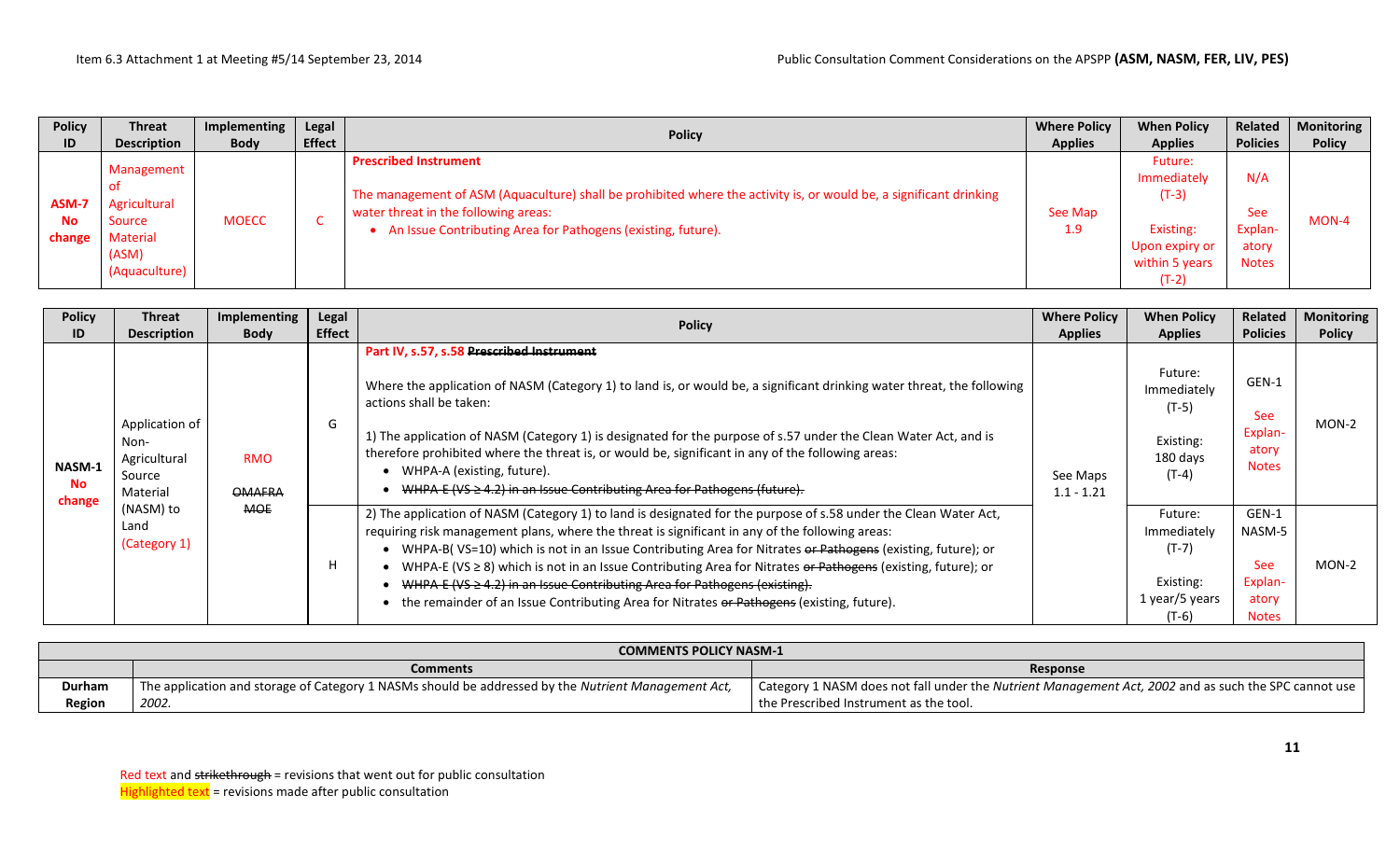| <b>Policy</b><br>ID            | <b>Threat</b><br><b>Description</b>                                                         | Implementing<br><b>Body</b> | Legal<br><b>Effect</b>                                                                                                                                                                                                                                                                                                                                                                                                                                        | <b>Policy</b>                                                                                                                                                                                                                                                                                                                                                                                                                            | <b>Where Policy</b><br><b>Applies</b> | <b>When Policy</b><br><b>Applies</b>                                        | Related<br><b>Policies</b>                                 | <b>Monitoring</b><br><b>Policy</b> |
|--------------------------------|---------------------------------------------------------------------------------------------|-----------------------------|---------------------------------------------------------------------------------------------------------------------------------------------------------------------------------------------------------------------------------------------------------------------------------------------------------------------------------------------------------------------------------------------------------------------------------------------------------------|------------------------------------------------------------------------------------------------------------------------------------------------------------------------------------------------------------------------------------------------------------------------------------------------------------------------------------------------------------------------------------------------------------------------------------------|---------------------------------------|-----------------------------------------------------------------------------|------------------------------------------------------------|------------------------------------|
| NASM-2<br><b>Edited</b><br>(no | Handling and<br>Storage of<br><b>RMO</b><br>Non-<br>Agricultural<br><b>OMAFRA</b><br>Source | G                           | Part IV, s.57, s.58 Prescribed Instrument<br>Where the handling and storage of NASM (Category 1) to land is, or would be, a significant drinking water threat, the<br>following actions shall be taken:<br>1) The handling and storage of NASM (Category 1) is designated for the purpose of s.57 under the Clean Water Act,<br>as is therefore prohibited where the threat would be significant in any of the following areas:<br>$\bullet$ WHPA-A (future). | See Maps<br>$1.1 - 1.21$                                                                                                                                                                                                                                                                                                                                                                                                                 | Future:<br>Immediately<br>$(T-5)$     | GEN-1<br><b>See</b><br>Explan-<br>atory<br><b>Notes</b>                     | $MON-2$                                                    |                                    |
| change<br>to<br>intent)        | Material<br>(NASM)<br>(Category 1)                                                          | <b>MOE</b>                  | H                                                                                                                                                                                                                                                                                                                                                                                                                                                             | 2) The handling and storage of NASM (Category 1) is designated for the purpose of s.58 under the Clean Water Act,<br>requiring risk management plans, where the threat is significant in any of the following areas:<br>• WHPA-A (existing); or<br>• WHPA-B (VS=10) (existing, future); or<br>• WHPA-E (VS $\geq$ 9) (existing, future); or<br>the remainder of an Issue Contributing Area for Nitrates or Pathogens (existing, future). |                                       | Future:<br>Immediately<br>$(T-7)$<br>Existing:<br>1 year/5 years<br>$(T-6)$ | GEN-1<br>NASM-5<br>See<br>Explan-<br>atory<br><b>Notes</b> | $MON-2$                            |

|             | <b>COMMENTS POLICY NASM-2</b>                                                                                                               |                                         |  |  |  |  |  |  |
|-------------|---------------------------------------------------------------------------------------------------------------------------------------------|-----------------------------------------|--|--|--|--|--|--|
|             | <b>Comments</b>                                                                                                                             | Response                                |  |  |  |  |  |  |
| Town of     | The Town requests that the CTC SPC consider revising the wording of the proposed NASM-2 policy from "Where the handling and storage of NASM | Staff have made the suggested revision. |  |  |  |  |  |  |
| Orangeville | (Category 1) to land is, " to "Where the handling and storage of NASM (Category 1) is, "                                                    |                                         |  |  |  |  |  |  |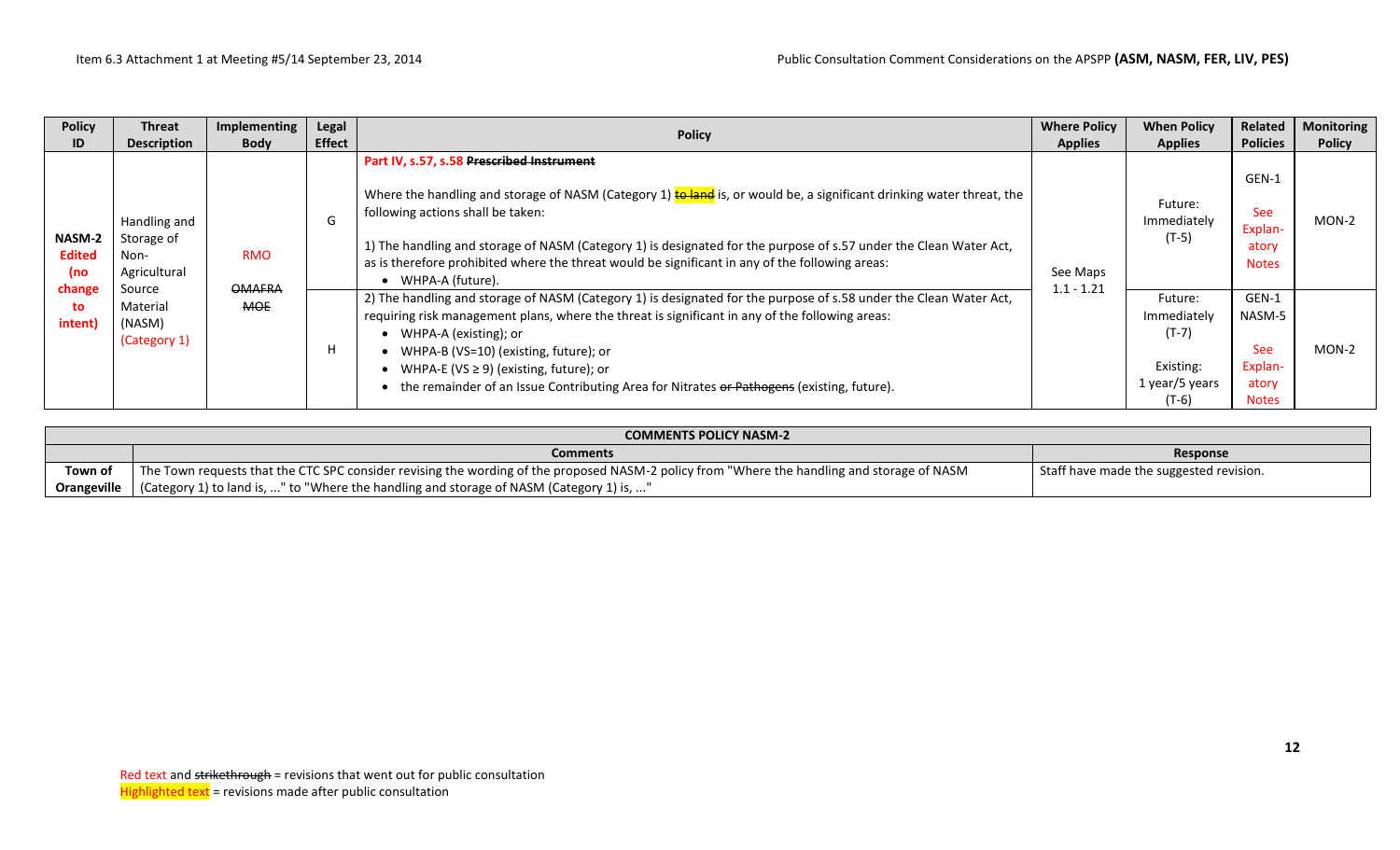| <b>Policy</b>                        | Threat                                                                            | <b>Implementing</b>           | Legal         | <b>Policy</b>                                                                                                                                                                                                                                                                                                                                                                                   | <b>Where Policy</b>      | <b>When Policy</b>                                       | Related                                               | <b>Monitoring</b> |
|--------------------------------------|-----------------------------------------------------------------------------------|-------------------------------|---------------|-------------------------------------------------------------------------------------------------------------------------------------------------------------------------------------------------------------------------------------------------------------------------------------------------------------------------------------------------------------------------------------------------|--------------------------|----------------------------------------------------------|-------------------------------------------------------|-------------------|
| ID                                   | <b>Description</b>                                                                | <b>Body</b>                   | <b>Effect</b> |                                                                                                                                                                                                                                                                                                                                                                                                 | <b>Applies</b>           | <b>Applies</b>                                           | <b>Policies</b>                                       | <b>Policy</b>     |
| <b>NASM-3</b><br><b>No</b><br>change | Application of<br>Non-<br>Agricultural<br>Source<br>Material<br>(NASM) to<br>Land | <b>OMAFRA</b><br><b>MOECC</b> | ◡             | <b>Prescribed Instrument</b><br>1) The application of NASM (Category 2 and 3) to land shall be prohibited where the activity would be a significant<br>drinking water threat in any of the following areas:<br>• WHPA-A (future); or<br>• WHPA-B (VS=10) (future); or<br>WHPA-E (VS $\geq$ 8) (future); or<br>• the remainder of an Issue Contributing Area for Nitrates or Pathogens (future). | See Maps<br>$1.1 - 1.21$ | Future:<br>Immediately<br>$(T-3)$                        | N/A<br>See<br>Explan-<br>atory<br><b>Notes</b>        | $MON-4$           |
|                                      | (Category 2<br>and $3)$<br>including<br>Treated<br>Septage                        |                               |               | 2) The application of NASM to land (existing) may continue only until the expiry of the current approval, after which<br>time it would be considered as a future activity.                                                                                                                                                                                                                      |                          | Existing:<br>Upon expiry or<br>within 5 years<br>$(T-2)$ | N/A<br><b>See</b><br>Explan-<br>atory<br><b>Notes</b> | MON-4             |

|                                                             | <b>COMMENTS POLICY NASM-3</b>                                                                                                                                                                                                                                                                                                                                                                                                                                                                                                                                                                                                                                                                                                                                                                                                                                                                                                                                                                                                                                                                                              |                                                                                                                                                                                                  |  |  |  |  |  |  |  |  |
|-------------------------------------------------------------|----------------------------------------------------------------------------------------------------------------------------------------------------------------------------------------------------------------------------------------------------------------------------------------------------------------------------------------------------------------------------------------------------------------------------------------------------------------------------------------------------------------------------------------------------------------------------------------------------------------------------------------------------------------------------------------------------------------------------------------------------------------------------------------------------------------------------------------------------------------------------------------------------------------------------------------------------------------------------------------------------------------------------------------------------------------------------------------------------------------------------|--------------------------------------------------------------------------------------------------------------------------------------------------------------------------------------------------|--|--|--|--|--|--|--|--|
|                                                             | <b>Comments</b>                                                                                                                                                                                                                                                                                                                                                                                                                                                                                                                                                                                                                                                                                                                                                                                                                                                                                                                                                                                                                                                                                                            | Response                                                                                                                                                                                         |  |  |  |  |  |  |  |  |
| Halton<br><b>Region and</b><br>lower tier<br>municipalities | 22. Similar to OMAFRA's position, Halton Region and its local municipalities are unclear why future NASM application cannot be managed (i.e. NASM plans<br>or risk management plans) outside WHPA-A in the same way existing activities are managed, especially given that the actual risk posed to our municipal<br>drinking water quality is extremely low.<br>The safe application of NASM to farmland has been well studied and effectively practiced for over 30 years under strict criteria which minimizes risk to<br>human health, crops, environment, and Ontario water supplies. Staff also reminded the SPC that OMAFRA approved NASM plans match application rates<br>with agronomic demands to ensure maximal utilization of nutrients with little potential for nutrients to impact groundwater quality. Furthermore, the<br>biological treatment of biosolids prior to land application breaks down nutrients into more stable components (i.e. nitrogen is conserved) which are far less<br>likely to experience run-off compared to the free release of nutrients associated with fertilizer application. | The CTC SPC have extensively considered Halton's<br>concerns regarding this policy at both the April 23 and<br>June 24, 2014 SPC meetings and made the decision to<br>maintain the policy as is. |  |  |  |  |  |  |  |  |
|                                                             | NASM application activities are not major contributors to the total nitrate mass loadings in the ICA for Davidson Well System.                                                                                                                                                                                                                                                                                                                                                                                                                                                                                                                                                                                                                                                                                                                                                                                                                                                                                                                                                                                             |                                                                                                                                                                                                  |  |  |  |  |  |  |  |  |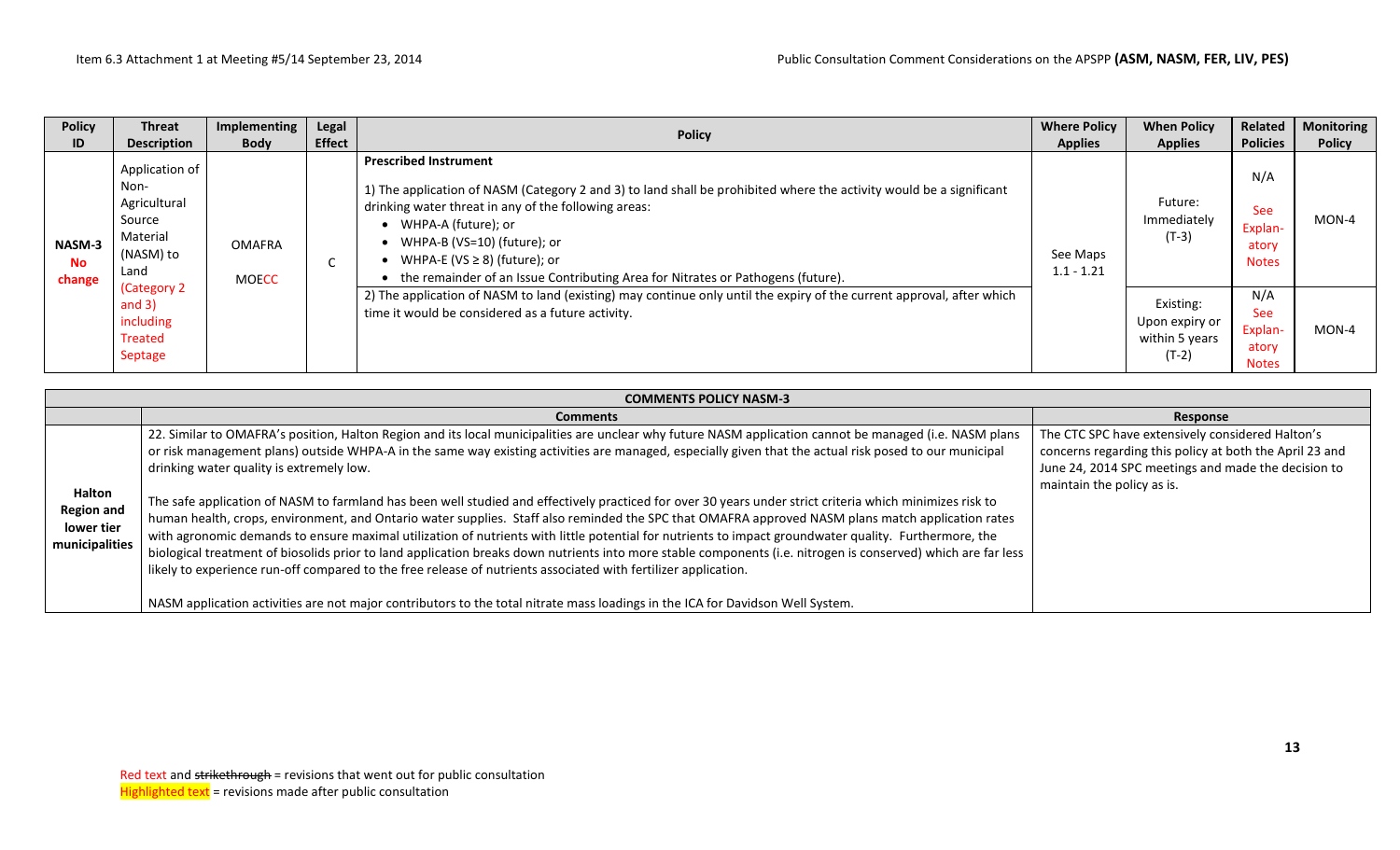| <b>Policy</b>                  | <b>Threat</b>                                                                                                                                     | <b>Implementing</b>           | Legal         |                                                                                                                                                                                                                                                                                                                                                                                                                                                                                                                                                                                                                                                                                                                                                                                | <b>Where Policy</b>      | <b>When Policy</b>                                                                            | Related                                                                     | <b>Monitoring</b> |
|--------------------------------|---------------------------------------------------------------------------------------------------------------------------------------------------|-------------------------------|---------------|--------------------------------------------------------------------------------------------------------------------------------------------------------------------------------------------------------------------------------------------------------------------------------------------------------------------------------------------------------------------------------------------------------------------------------------------------------------------------------------------------------------------------------------------------------------------------------------------------------------------------------------------------------------------------------------------------------------------------------------------------------------------------------|--------------------------|-----------------------------------------------------------------------------------------------|-----------------------------------------------------------------------------|-------------------|
| ID                             | <b>Description</b>                                                                                                                                | <b>Body</b>                   | <b>Effect</b> | <b>Policy</b>                                                                                                                                                                                                                                                                                                                                                                                                                                                                                                                                                                                                                                                                                                                                                                  | <b>Applies</b>           | <b>Applies</b>                                                                                | <b>Policies</b>                                                             | <b>Policy</b>     |
| NASM-4<br>No<br>change         | Handling and<br>Storage of<br>Non-<br>Agricultural<br>Source<br>Material<br>(NASM)<br>(Category 2)<br>and $3)$<br>including<br>Treated<br>Septage | <b>OMAFRA</b><br><b>MOECC</b> | C             | <b>Prescribed Instrument</b><br>The handling and storage of NASM (Category 2 and 3) shall be prohibited where the activity is, or would be, a<br>significant drinking water threat in any of the following areas:<br>• WHPA-A (existing, future); or<br>WHPA-B (VS=10) (existing, future); or<br>$\bullet$<br>WHPA-E (VS $\geq$ 9) (existing, future); or<br>$\bullet$<br>the remainder of an Issue Contributing Area for Nitrates or Pathogens (existing, future).<br>$\bullet$                                                                                                                                                                                                                                                                                               | See Maps<br>$1.1 - 1.21$ | Future:<br>Immediately<br>$(T-3)$<br>Existing:<br>Upon expiry or<br>within 5 years<br>$(T-2)$ | N/A<br>See<br>Explan-<br>atory<br><b>Notes</b>                              | $MON-4$           |
| <b>NASM-5</b><br><b>Edited</b> | Application of<br>NASM to<br>Land<br>Handling and<br>Storage of<br><b>NASM</b>                                                                    | <b>OMAFRA</b><br><b>MOECC</b> | К             | <b>Education and Outreach</b><br>The Ministry of Environment and Climate Change and OMAFRA are requested to provide to landowners and haulers<br>that have a NASM Plan or Environmental Compliance Approval to haul, store or apply NASM (Category 1),<br>information on the importance of protecting source water and the location of the nearby municipal wells where the<br>application, handling and storage of NASM is, or would be, a significant drinking water threat in any of the following<br>areas:<br>WHPA-A (existing, future); or<br>WHPA-B (VS=10) (existing, future); or<br>WHPA-E (VS $\geq$ 8 for application; VS $\geq$ 9 for handling and storage) (existing, future); or<br>the remainder of an Issue Contributing Area for Nitrates (existing, future). | See Maps<br>$1.1 - 1.21$ | <b>Existing &amp;</b><br>Future:<br>Consider within<br>2 years<br>$(T-15)$                    | GEN-6<br>NASM-1<br>NASM-2<br><b>See</b><br>Explan-<br>atory<br><b>Notes</b> | $MON-4$           |

|              | <b>COMMENTS POLICY NASM-5</b>                                                                                                                                |                                                      |  |  |  |  |  |  |  |
|--------------|--------------------------------------------------------------------------------------------------------------------------------------------------------------|------------------------------------------------------|--|--|--|--|--|--|--|
|              | <b>Comments</b>                                                                                                                                              | Response                                             |  |  |  |  |  |  |  |
| <b>MOECC</b> | 5. NASM-5 is an education and outreach policy directed towards MOECC and OMAFRA that specifically addresses Category 1 NASM. The policy as currently         | The reference to Category 1 NASM has been removed so |  |  |  |  |  |  |  |
|              | written includes a reference to environmental compliance approvals (ECA), which are not issued for Category 1 NASM. For clarity, please remove the reference | that this policy applies to all categories of NASM.  |  |  |  |  |  |  |  |
|              | to ECAs in the policy.                                                                                                                                       |                                                      |  |  |  |  |  |  |  |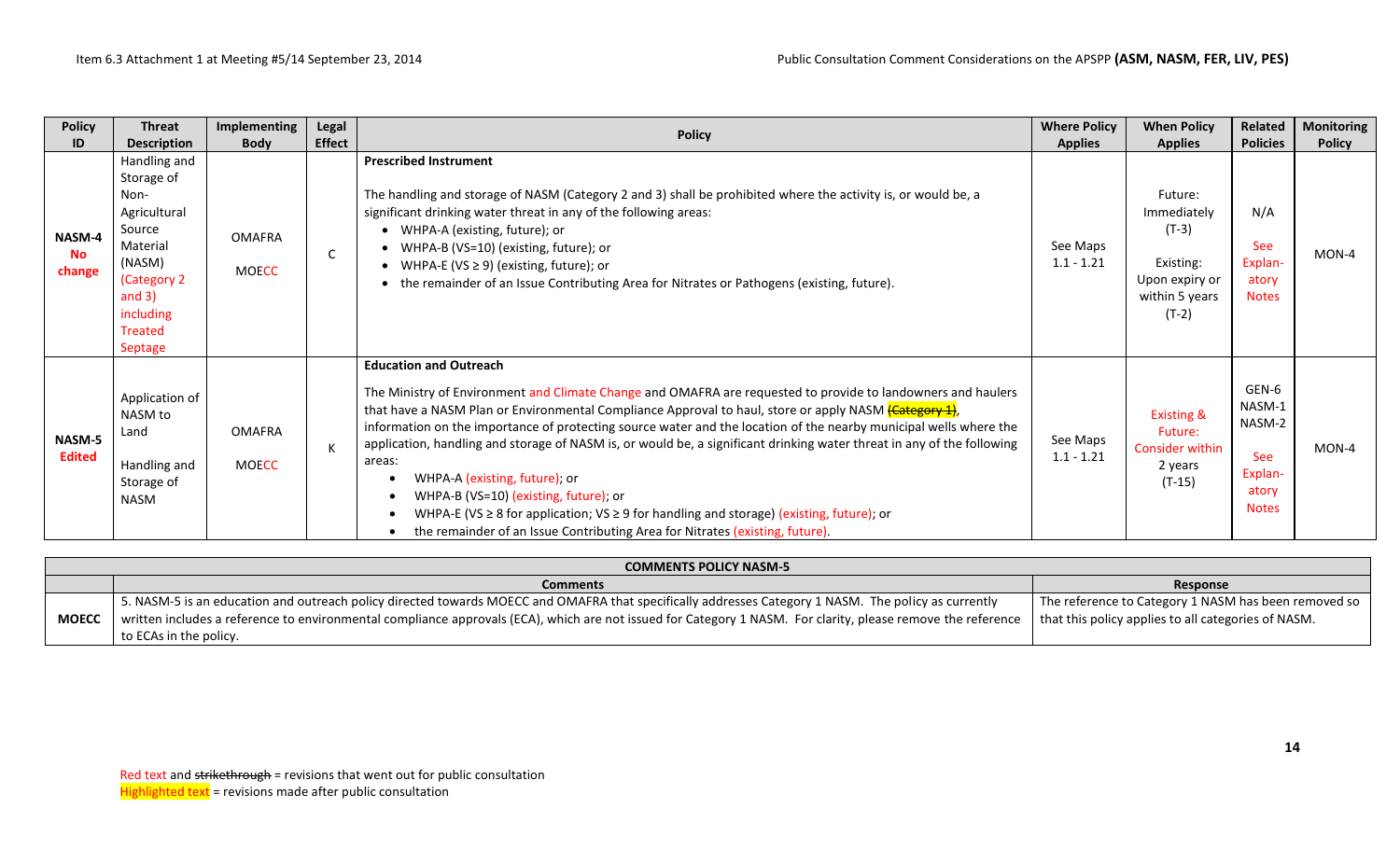| <b>Policy</b><br>ID            | <b>Threat</b><br><b>Description</b>                           | Implementing<br><b>Body</b> | Legal<br><b>Effect</b> | <b>Policy</b>                                                                                                                                                                                                                                                                                                                                                                                                                                                                                                                                                                                                                                                                        | <b>Where Policy</b><br><b>Applies</b> | <b>When Policy</b><br><b>Applies</b>                                        | Related<br><b>Policies</b>                                       | <b>Monitoring</b><br><b>Policy</b> |
|--------------------------------|---------------------------------------------------------------|-----------------------------|------------------------|--------------------------------------------------------------------------------------------------------------------------------------------------------------------------------------------------------------------------------------------------------------------------------------------------------------------------------------------------------------------------------------------------------------------------------------------------------------------------------------------------------------------------------------------------------------------------------------------------------------------------------------------------------------------------------------|---------------------------------------|-----------------------------------------------------------------------------|------------------------------------------------------------------|------------------------------------|
| $LIV-1$<br><b>No</b><br>change | The use of<br>Land as<br>Livestock<br>Grazing or<br>Pasturing | RMO                         | G                      | Part IV, s. 57, s.58<br>Where the use of land as livestock grazing or pasturing land is, or would be, a significant drinking water threat, the<br>following actions shall be taken:<br>1) The use of land as livestock grazing or pasturing land (with an animal density >1 Nutrient Unit per acre) is designated<br>for the purpose of s.57 under the Clean Water Act, and is therefore prohibited where the threat is, or would be,<br>significant in any of the following areas:<br>• WHPA-A in an Issue Contributing Area for Nitrates or Pathogens (existing, future).                                                                                                          | See Maps<br>$1.1 - 1.21$              | Future:<br>Immediately<br>$(T-5)$<br>Existing:<br>180 days<br>(T-4)         | GEN-1<br><b>See</b><br>Explan-<br>atory<br><b>Notes</b>          | $MON-2$                            |
|                                | Land<br>(O. Reg.<br>385/08, s.3)                              |                             | H                      | 2) The use of land as livestock grazing or pasturing land is designated for the purpose of s.58 under the Clean Water Act,<br>requiring risk management plans, where the threat is, or would be, significant in any of the following areas:<br>• WHPA-A not in an Issue Contributing Area for Nitrates or Pathogens (existing, future); or<br>• WHPA-A in an Issue Contributing Area for Nitrates or Pathogens with an animal density <1 Nutrient Unit per acre<br>(existing, future); or<br>• WHPA-B (VS=10) (existing, future); or<br>• WHPA-E (VS $\geq$ 8) (existing, future); or<br>• the remainder of an Issue Contributing Area for Nitrates or Pathogens (existing, future). |                                       | Future:<br>Immediately<br>$(T-7)$<br>Existing:<br>1 year/5 years<br>$(T-6)$ | GEN-1<br>LIV-5<br><b>See</b><br>Explan-<br>atory<br><b>Notes</b> | $MON-2$                            |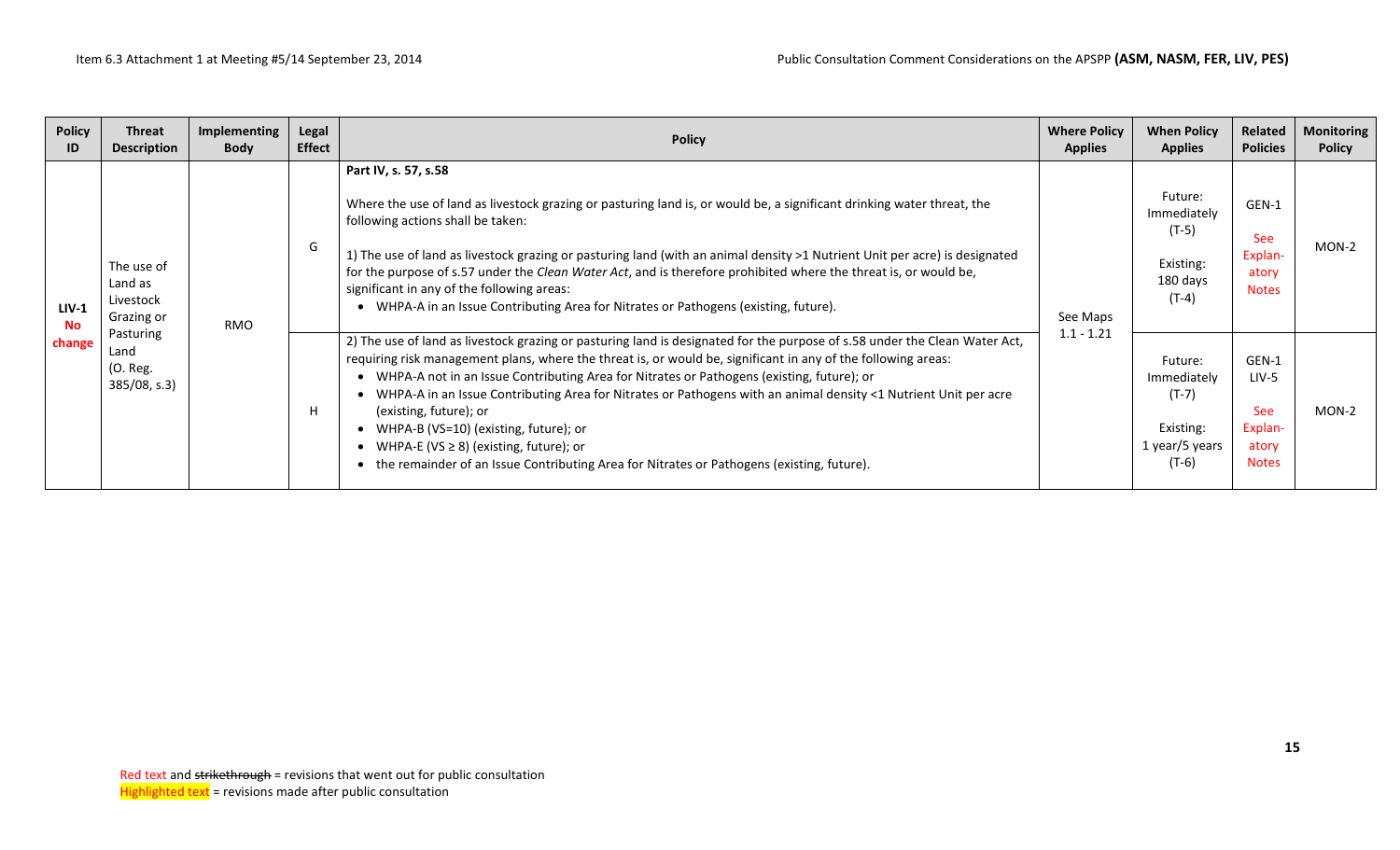| <b>Policy</b><br>ID            | <b>Threat</b><br><b>Description</b>                                            | Implementing<br><b>Body</b> | Legal<br><b>Effect</b> | <b>Policy</b>                                                                                                                                                                                                                                                                                                                                                                                                                                                                                                                                                                                                                                                                                                                                                                                                                                                                                                                                                                                                         | <b>Where Policy</b><br><b>Applies</b> | <b>When Policy</b><br><b>Applies</b>                              | Related<br><b>Policies</b>                                         | <b>Monitoring</b><br><b>Policy</b> |
|--------------------------------|--------------------------------------------------------------------------------|-----------------------------|------------------------|-----------------------------------------------------------------------------------------------------------------------------------------------------------------------------------------------------------------------------------------------------------------------------------------------------------------------------------------------------------------------------------------------------------------------------------------------------------------------------------------------------------------------------------------------------------------------------------------------------------------------------------------------------------------------------------------------------------------------------------------------------------------------------------------------------------------------------------------------------------------------------------------------------------------------------------------------------------------------------------------------------------------------|---------------------------------------|-------------------------------------------------------------------|--------------------------------------------------------------------|------------------------------------|
|                                | The use of<br>Land as an<br>Outdoor                                            |                             |                        | <b>Prescribed Instrument</b><br>1) The use of land as an outdoor confinement area or farm-animal yard shall be prohibited where the activity would be a<br>significant drinking water threat in any of the following areas:<br>WHPA-A (future); or<br>WHPA-B (VS=10) in an Issue Contributing Area for Nitrates or Pathogens (future); or<br>WHPA-E (VS $\geq$ 4.2) in an Issue Contributing Area for Nitrates or Pathogens (future).                                                                                                                                                                                                                                                                                                                                                                                                                                                                                                                                                                                 |                                       | Future:<br>Immediately<br>(T-3)                                   | N/A<br><b>See</b><br>Explan-<br>atory<br><b>Notes</b>              | MON-4                              |
| $LIV-2$<br><b>No</b><br>change | Confinement<br>Area or a<br>Farm-Animal<br>Yard<br>(O. Reg.<br>$385/08$ , s.3) | <b>OMAFRA</b>               |                        | 2) Where the use of land as an outdoor confinement area or farm-animal yard is in an area where the activity is, or would<br>be, a significant drinking water threat, the Nutrient Management Plan or Strategy that governs the activity shall be<br>reviewed or established to ensure appropriate terms and conditions are included so that the activity ceases to be, or<br>does not become, a significant drinking water threat in any of the following areas:<br>WHPA-A (existing); or<br>WHPA-B (VS=10) which is not in an Issue Contributing Area for Nitrates or Pathogens (existing, future); or<br>WHPA-E (VS $\geq$ 8) which is not in an Issue Contributing Area for Nitrates or Pathogens (existing, future); or<br>WHPA-B (VS=10) in an Issue Contributing Area for Nitrates or Pathogens (existing); or<br>WHPA-E (VS $\geq$ 4.2) in an Issue Contributing Area for Nitrates or Pathogens (existing); or<br>• the remainder of an Issue Contributing Area for Nitrates or Pathogens (existing, future). | See Maps<br>$1.1 - 1.21$              | Future:<br>Immediately<br>$(T-3)$<br>Existing:<br>3 years $(T-1)$ | GEN-5<br>$LIV-4$<br><b>See</b><br>Explan-<br>atory<br><b>Notes</b> | MON-4                              |

|                                    | <b>COMMENTS POLICY LIV-2</b>                                                                                                                                                                                                                                                                                                                                                                                                                                                                                                                                                                                                        |                                                                                                                                                                                                  |
|------------------------------------|-------------------------------------------------------------------------------------------------------------------------------------------------------------------------------------------------------------------------------------------------------------------------------------------------------------------------------------------------------------------------------------------------------------------------------------------------------------------------------------------------------------------------------------------------------------------------------------------------------------------------------------|--------------------------------------------------------------------------------------------------------------------------------------------------------------------------------------------------|
|                                    | <b>Comments</b>                                                                                                                                                                                                                                                                                                                                                                                                                                                                                                                                                                                                                     | Response                                                                                                                                                                                         |
| <b>Halton</b><br><b>Region and</b> | 23. LIV-2, LIV-2, LIV-3 - Halton Region and OMAFRA maintain that the actual risk posed to our municipal drinking water quality does not warrant widespread<br>prohibition of future outdoor confinement areas or farm animal yards in WHPA-B and WHPA-E within the Davidson Well nitrate ICA. Such activities can be<br>adequately managed through the use of existing prescribed instruments (nutrient management plans) or Part IV tools (risk management plans).<br>There are few outdoor confinement areas or farm animal yards in the nitrate ICA for Davidson well system. These activities are not major contributors to the | The CTC SPC have extensively considered Halton's<br>concerns regarding this policy at both the April 23 and<br>June 24, 2014 SPC meetings and made the decision to<br>maintain the policy as is. |
| lower tier<br>municipalities       | total nitrate mass loadings in the ICA for Davidson Well System.                                                                                                                                                                                                                                                                                                                                                                                                                                                                                                                                                                    |                                                                                                                                                                                                  |
|                                    | Halton Region and its local municipalities support normal farm practices which align with well established Nutrient Management Act, 2002 principles but do<br>not support any policy that limits agricultural use to continue into the future.                                                                                                                                                                                                                                                                                                                                                                                      | The definition of existing is a generous definition<br>which allows activities occurring 10 years prior to plan<br>approval to be considered as existing.                                        |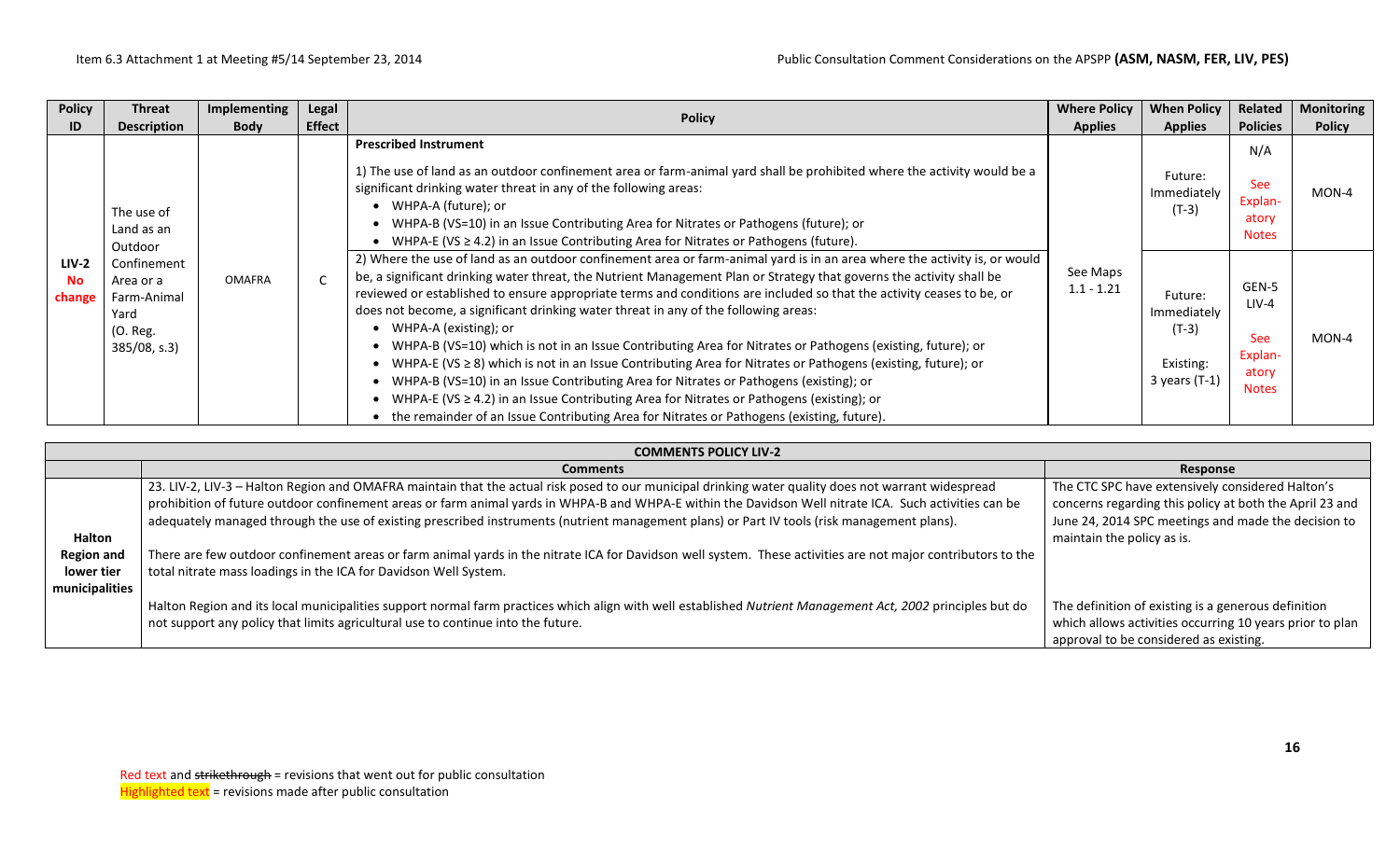| <b>Policy</b>                  | <b>Threat</b>                                                   | Implementing | Legal         | <b>Policy</b>                                                                                                                                                                                                                                                                                                                                                                                                                                                                                                                                                                                                                                                                                                                                                                                                  | <b>Where Policy</b>      | <b>When Policy</b>                                                               | <b>Related</b>                                                     | <b>Monitoring</b> |
|--------------------------------|-----------------------------------------------------------------|--------------|---------------|----------------------------------------------------------------------------------------------------------------------------------------------------------------------------------------------------------------------------------------------------------------------------------------------------------------------------------------------------------------------------------------------------------------------------------------------------------------------------------------------------------------------------------------------------------------------------------------------------------------------------------------------------------------------------------------------------------------------------------------------------------------------------------------------------------------|--------------------------|----------------------------------------------------------------------------------|--------------------------------------------------------------------|-------------------|
| ID                             | <b>Description</b>                                              | <b>Body</b>  | <b>Effect</b> |                                                                                                                                                                                                                                                                                                                                                                                                                                                                                                                                                                                                                                                                                                                                                                                                                | <b>Applies</b>           | <b>Applies</b>                                                                   | <b>Policies</b>                                                    | <b>Policy</b>     |
| $LIV-3$<br><b>No</b><br>change | The use of<br>Land as an<br>Outdoor<br>Confinement<br>Area or a | <b>RMO</b>   | G             | Part IV, s.57, s.58<br>For lands that do not require a Nutrient Management Plan or Strategy, where the use of land as an outdoor<br>confinement area or farm-animal yard is, or would be, a significant drinking water threat, the following actions shall be<br>taken:<br>1) The use of land for an outdoor confinement area or farm-animal yard is designated for the purpose of s.57 under the<br>Clean Water Act, and is therefore prohibited where it would be significant in any of the following areas:<br>WHPA-A (future); or<br>WHPA-B (VS=10) in an Issue Contributing Area for Nitrates or Pathogens (future); or<br>• WHPA-E (VS $\geq$ 4.2) in an Issue Contributing Area for Nitrates or Pathogens (future).                                                                                     | See Maps<br>$1.1 - 1.21$ | Future:<br>Immediately<br>$(T-5)$                                                | GEN-1<br><b>See</b><br>Explan-<br>atory<br><b>Notes</b>            | MON-2             |
|                                | Farm-Animal<br>Yard<br>(O. Reg.<br>$385/08$ , s.3)              |              | H             | 2) The use of land as an outdoor confinement area or farm animal yard is designated for the purpose of s.58 under the<br>Clean Water Act, requiring risk management plans, where the threat is, or would be, significant in any of the following<br>areas:<br>WHPA-A (existing); or<br>WHPA-B (VS=10) which is not in an Issue Contributing Area for Nitrates or Pathogens (existing, future); or<br>WHPA-E (VS $\geq$ 8) which is not in an Issue Contributing Area for Nitrates or Pathogens (existing, future); or<br>WHPA-B (VS=10) in an Issue Contributing Area for Nitrates or Pathogens (existing); or<br>WHPA-E (VS $\geq$ 4.2) in an Issue Contributing Area for Nitrates or Pathogens (existing); or<br>• the remainder of an Issue Contributing Area for Nitrates or Pathogens (existing, future). |                          | Future:<br>Immediately<br>$(T-7)$<br>Existing:<br>$1$ year/5<br>years<br>$(T-6)$ | GEN-1<br>$LIV-5$<br><b>See</b><br>Explan-<br>atory<br><b>Notes</b> | $MON-2$           |

|                                                   | <b>COMMENTS POLICY LIV-3</b>                                                                                                                                                                                                                                                                                                                                                                                                                                 |                                                                                                                                                                                                  |  |  |  |  |  |  |  |
|---------------------------------------------------|--------------------------------------------------------------------------------------------------------------------------------------------------------------------------------------------------------------------------------------------------------------------------------------------------------------------------------------------------------------------------------------------------------------------------------------------------------------|--------------------------------------------------------------------------------------------------------------------------------------------------------------------------------------------------|--|--|--|--|--|--|--|
|                                                   | <b>Comments</b>                                                                                                                                                                                                                                                                                                                                                                                                                                              | Response                                                                                                                                                                                         |  |  |  |  |  |  |  |
| <b>Halton</b>                                     | 23. LIV-2, LIV-3 - Halton Region and OMAFRA maintain that the actual risk posed to our municipal drinking water quality does not warrant widespread<br>prohibition of future outdoor confinement areas or farm animal yards in WHPA-B and WHPA-E within the Davidson Well nitrate ICA. Such activities can be<br>adequately managed through the use of existing prescribed instruments (nutrient management plans) or Part IV tools (risk management plans). | The CTC SPC have extensively considered Halton's<br>concerns regarding this policy at both the April 23 and<br>June 24, 2014 SPC meetings and made the decision to<br>maintain the policy as is. |  |  |  |  |  |  |  |
| <b>Region and</b><br>lower tier<br>municipalities | There are few outdoor confinement areas or farm animal yards in the nitrate ICA for Davidson well system. These activities are not major contributors to the<br>total nitrate mass loadings in the ICA for Davidson Well System.                                                                                                                                                                                                                             |                                                                                                                                                                                                  |  |  |  |  |  |  |  |
|                                                   | Halton Region and its local municipalities support normal farm practices which align with well-established Nutrient Management Act, 2002 principles but do<br>not support any policy that limits agricultural use to continue into the future.                                                                                                                                                                                                               | The definition of existing is a generous definition<br>which allows activities occurring 10 years prior to plan<br>approval to be considered as existing.                                        |  |  |  |  |  |  |  |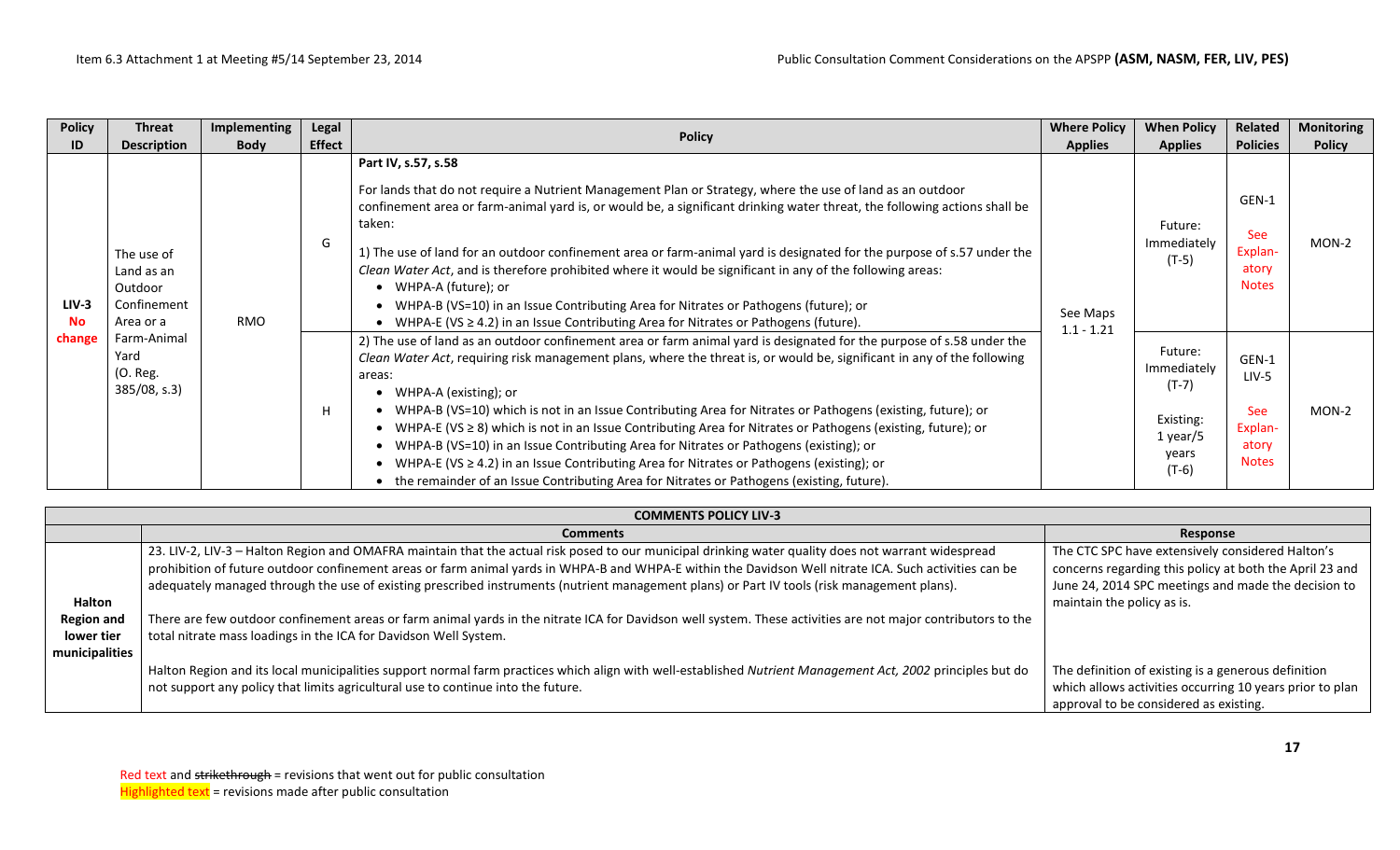| <b>Policy</b>                  | <b>Threat</b>                                                                                                        | Implementing | Legal         | <b>Policy</b>                                                                                                                                                                                                                                                                                                                                                                                                                                                                                                                                                                                                                                                                                                                                                                                                                                                                                                                    | <b>Where Policy</b>      | <b>When Policy</b>                                                   | Related                                                   | <b>Monitoring</b> |
|--------------------------------|----------------------------------------------------------------------------------------------------------------------|--------------|---------------|----------------------------------------------------------------------------------------------------------------------------------------------------------------------------------------------------------------------------------------------------------------------------------------------------------------------------------------------------------------------------------------------------------------------------------------------------------------------------------------------------------------------------------------------------------------------------------------------------------------------------------------------------------------------------------------------------------------------------------------------------------------------------------------------------------------------------------------------------------------------------------------------------------------------------------|--------------------------|----------------------------------------------------------------------|-----------------------------------------------------------|-------------------|
| ID                             | <b>Description</b>                                                                                                   | <b>Body</b>  | <b>Effect</b> |                                                                                                                                                                                                                                                                                                                                                                                                                                                                                                                                                                                                                                                                                                                                                                                                                                                                                                                                  | <b>Applies</b>           | <b>Applies</b>                                                       | <b>Policies</b>                                           | <b>Policy</b>     |
| $LIV-4$<br><b>No</b><br>change | The use of<br>Land as an<br>Outdoor<br>Confinement<br>Area or a<br>Farm-Animal<br>Yard<br>$(O.$ Reg.<br>385/08, s.3) | <b>MOECC</b> |               | <b>Specify Action</b><br>For farms that require a Nutrient Management Plan or Strategy, the Ministry of Environment and Climate Change shall<br>prioritize and conduct regular inspections of these farms where the use of land as an outdoor confinement area or a<br>farm-animal yard is, or would be, a significant drinking water threat. in any of the following areas:<br>• WHPA-A (existing); or<br>WHPA-B (VS=10) which is not in an Issue Contributing Area for Nitrates or Pathogens (existing, future); or<br>WHPA-E (VS $\geq$ 8) which is not in an Issue Contributing Area for Nitrates or Pathogens (existing, future); or<br>WHPA B (VS=10) in an Issue Contributing Area for Nitrates or Pathogens (existing); or<br>WHPA-E (VS $\geq$ 4.2) in an Issue Contributing Area for Nitrates or Pathogens (existing); or<br>the remainder of an Issue Contributing Area for Nitrates or Pathogens (existing, future). | See Maps<br>$1.1 - 1.21$ | <b>Existing &amp;</b><br>Future:<br>3 years/<br>5 years<br>$(GEN-5)$ | $LIV-2$<br><b>See</b><br>Explan-<br>atory<br><b>Notes</b> | MON-4             |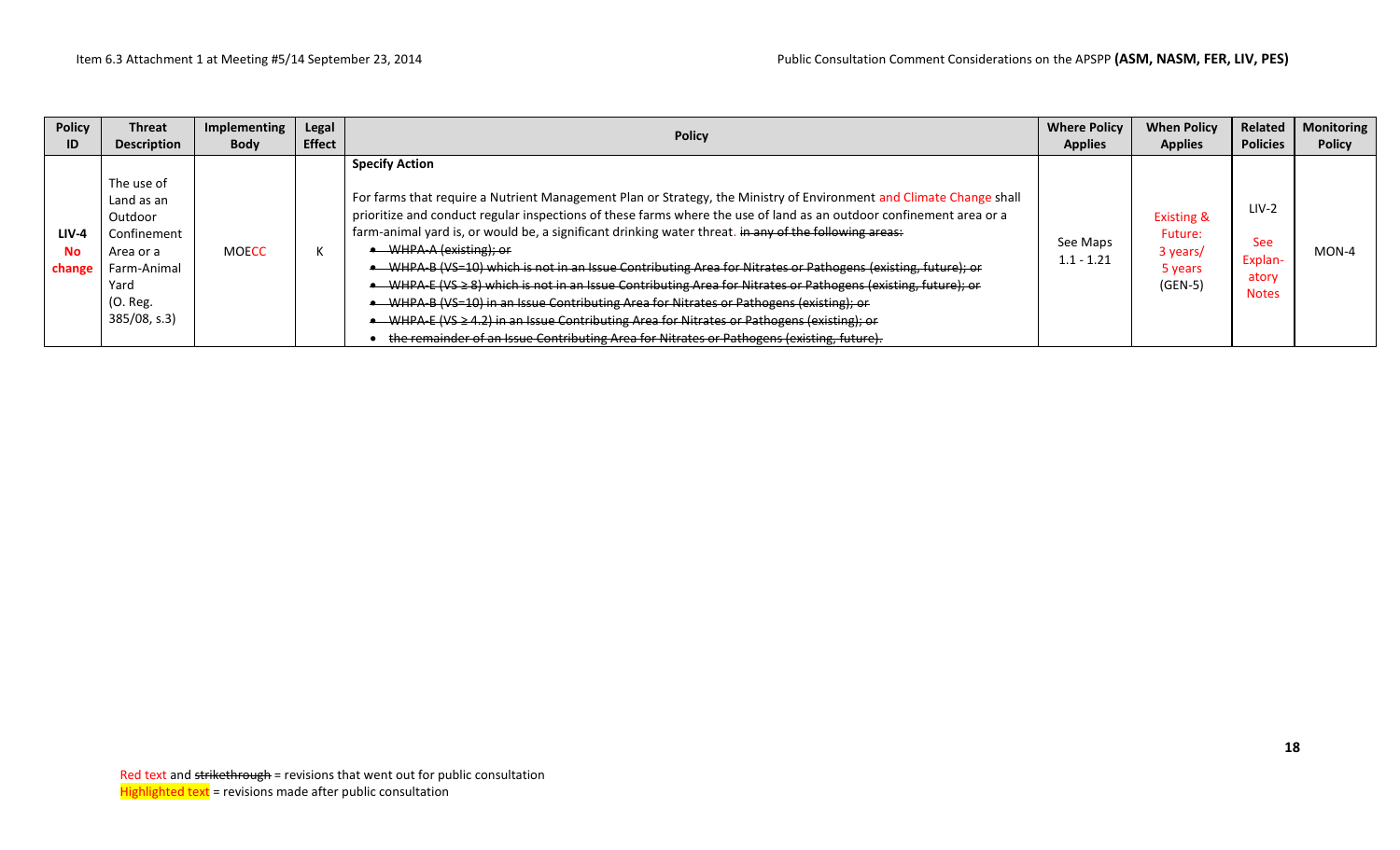| <b>Policy</b>                                                           | <b>Threat</b>                                                                                                                                                                                                             | Implementing | Legal         | <b>Policy</b>                                                                                                                                                                                                                                                                                                                                                                                                                                                                                                                                                                                                                                                                                                                                                                                                                                                                                                                                                                                                                                                                                                                                                                                                                                                                                                                                                                                                                                                                                                                                                                                                                                                                       | <b>Where Policy</b>      | <b>When Policy</b>                                        | <b>Related</b>                                                       | <b>Monitoring</b> |
|-------------------------------------------------------------------------|---------------------------------------------------------------------------------------------------------------------------------------------------------------------------------------------------------------------------|--------------|---------------|-------------------------------------------------------------------------------------------------------------------------------------------------------------------------------------------------------------------------------------------------------------------------------------------------------------------------------------------------------------------------------------------------------------------------------------------------------------------------------------------------------------------------------------------------------------------------------------------------------------------------------------------------------------------------------------------------------------------------------------------------------------------------------------------------------------------------------------------------------------------------------------------------------------------------------------------------------------------------------------------------------------------------------------------------------------------------------------------------------------------------------------------------------------------------------------------------------------------------------------------------------------------------------------------------------------------------------------------------------------------------------------------------------------------------------------------------------------------------------------------------------------------------------------------------------------------------------------------------------------------------------------------------------------------------------------|--------------------------|-----------------------------------------------------------|----------------------------------------------------------------------|-------------------|
| ID                                                                      | <b>Description</b>                                                                                                                                                                                                        | <b>Body</b>  | <b>Effect</b> |                                                                                                                                                                                                                                                                                                                                                                                                                                                                                                                                                                                                                                                                                                                                                                                                                                                                                                                                                                                                                                                                                                                                                                                                                                                                                                                                                                                                                                                                                                                                                                                                                                                                                     | <b>Applies</b>           | <b>Applies</b>                                            | <b>Policies</b>                                                      | <b>Policy</b>     |
| <b>LIV-5</b><br><b>SPC to</b><br>discuss<br>with<br><b>NEW</b><br>GEN-8 | The use of<br>Land as<br>Livestock<br>Grazing or<br>Pasturing<br>Land<br>(O. Reg.<br>385/08, s.3<br>The use of<br>Land as an<br>Outdoor<br>Confinement<br>Area or a<br>Farm-Animal<br>Yard<br>(O. Reg.<br>$385/08$ , s.3) | Municipality |               | <b>Specify Action</b><br>For farms and other lands that do not require a Nutrient Management Plan or Strategy, the municipality shall ensure<br>through their authority that the Risk Management Inspector responsible for enforcement will prioritize and conduct<br>regular inspections of these farms where the use of land for livestock grazing or pasturing and/or an outdoor<br>confinement area or a farm-animal yard is, or would be, a significant drinking water threat. for:<br>a) the use of land as livestock grazing or pasturing land in any of the following areas:<br>• WHPA-A not in an Issue Contributing Area for Nitrates or Pathogens (existing, future); or<br>• WHPA-A in an Issue Contributing Area for Nitrates or Pathogens with an animal density <1 Nutrient Unit per acre (existing,<br>future); or<br>• WHPA-B (VS=10) (existing, future); or<br>• WHPA-E (VS ≥ 8) (existing, future); or<br>• the remainder of an Issue Contributing Area for Nitrates or Pathogens (existing, future).<br>b) the use of land as an outdoor confinement area or a farm-animal yard in any of the following areas:<br>• WHPA-A (existing): or<br>WHPA B (VS=10) which is not in an Issue Contributing Area for Nitrates or Pathogens (existing, future); or<br>WHPA-E (VS $\geq$ 8) which is not in an Issue Contributing Area for Nitrates or Pathogens (existing, future); or<br>WHPA B (VS=10) in an Issue Contributing Area for Nitrates or Pathogens (existing); or<br>• WHPA-E (VS ≥ 4.2) in an Issue Contributing Area for Nitrates or Pathogens (existing); or<br>the remainder of an Issue Contributing Area for Nitrates or Pathogens (existing, future). | See Maps<br>$1.1 - 1.21$ | After RMP is<br>approved per<br>policy LIV-1<br>and LIV-3 | $LIV-1$<br>$LIV-3$<br><b>See</b><br>Explan-<br>atory<br><b>Notes</b> | MON-1             |

|                                                          | <b>COMMENTS POLICY LIV-5</b>                                                                                                                                                                                                                                                                                                                                                                                                                                                                                                                                                                                                                                                                                                                                                                                                                                                                                                                                                                                                                                                                                                                                                                                                        |                                                                                                                                                                                                                                                |  |  |  |  |  |  |  |  |
|----------------------------------------------------------|-------------------------------------------------------------------------------------------------------------------------------------------------------------------------------------------------------------------------------------------------------------------------------------------------------------------------------------------------------------------------------------------------------------------------------------------------------------------------------------------------------------------------------------------------------------------------------------------------------------------------------------------------------------------------------------------------------------------------------------------------------------------------------------------------------------------------------------------------------------------------------------------------------------------------------------------------------------------------------------------------------------------------------------------------------------------------------------------------------------------------------------------------------------------------------------------------------------------------------------|------------------------------------------------------------------------------------------------------------------------------------------------------------------------------------------------------------------------------------------------|--|--|--|--|--|--|--|--|
|                                                          | <b>Comments</b>                                                                                                                                                                                                                                                                                                                                                                                                                                                                                                                                                                                                                                                                                                                                                                                                                                                                                                                                                                                                                                                                                                                                                                                                                     | Response                                                                                                                                                                                                                                       |  |  |  |  |  |  |  |  |
| <b>Halton Region</b><br>and lower tier<br>municipalities | 24. This inspection policy is redundant to the requirements by municipalities to conduct inspections as part of a Risk Management Plan (LIV-1 and<br>$LIV-3$ ).                                                                                                                                                                                                                                                                                                                                                                                                                                                                                                                                                                                                                                                                                                                                                                                                                                                                                                                                                                                                                                                                     | CTC staff have confirmed with MOECC staff that while the<br>intent is there, there is no requirement to carry out regular<br>inspections of Risk Management Plans in the Clean Water<br>Act, 2006 or the associated Ontario Regulation 287/07. |  |  |  |  |  |  |  |  |
| Wellington<br>County<br>municipalities                   | 9. This policy is an example of prioritization policies for RMP inspections. There are a number of similar policies (ie ASM-6) for other threats in the<br>Amended Proposed Plan and this comment is applicable to all of the similar policies regarding prioritization of RMP inspections. The prioritization of<br>inspection policies such as Liv-5 and ASM-6 have the legal effect of must comply (List E). This reduces the operational flexibility of the<br>RMOs/municipalities in organizing and conducting their inspection workload. By placing a priority on these types of inspections within the CTC area,<br>it reduces the RMO/municipalities' ability to balance the, potentially, conflicting workloads and timelines of inspections where the RMO/municipality<br>is implementing multiple source protection plans. This type of prioritization is better left as an operational matter for the RMO/municipalities that<br>considers the workload from all Source Protection Plans within their jurisdiction. If the legal effect of these policies could be changed to have regard<br>for, this would assist those RMOs / municipalities attempting to balance multiple Source Protection Plans' implementation. | CTC staff have confirmed with MOECC staff that while the<br>intent is there, there is no requirement to carry out regular<br>inspections of Risk Management Plans in the Clean Water<br>Act, 2006 or the associated Ontario Regulation 287/07. |  |  |  |  |  |  |  |  |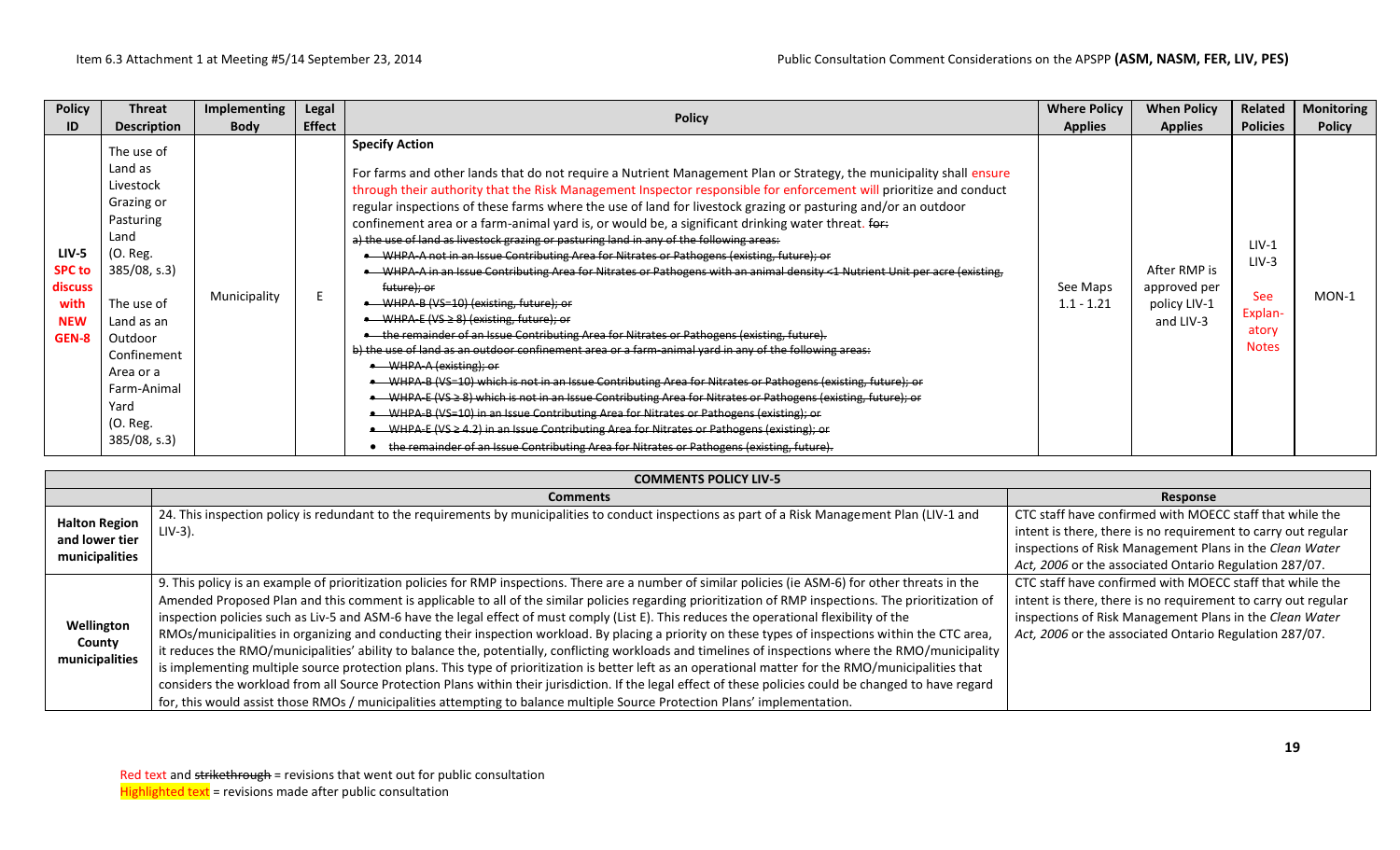| <b>Policy</b>                | <b>Threat</b>                                            | Implementing  | Legal         | <b>Policy</b>                                                                                                                                                                                                                                                                                                                                                                                                                                                                                                                                                                                                                                                                                                                                                                           | <b>Where Policy</b>      | <b>When Policy</b>                                                          | Related                                                                                                                                                                                                                                                                                                                                                                                                                                                                                                                                                                                                                                                                                                                                                                                                                      | <b>Monitoring</b>        |                                                                      |                                                                                                                                                                                                       |                                                                                                                                                         |  |                                                                                               |                                                |       |
|------------------------------|----------------------------------------------------------|---------------|---------------|-----------------------------------------------------------------------------------------------------------------------------------------------------------------------------------------------------------------------------------------------------------------------------------------------------------------------------------------------------------------------------------------------------------------------------------------------------------------------------------------------------------------------------------------------------------------------------------------------------------------------------------------------------------------------------------------------------------------------------------------------------------------------------------------|--------------------------|-----------------------------------------------------------------------------|------------------------------------------------------------------------------------------------------------------------------------------------------------------------------------------------------------------------------------------------------------------------------------------------------------------------------------------------------------------------------------------------------------------------------------------------------------------------------------------------------------------------------------------------------------------------------------------------------------------------------------------------------------------------------------------------------------------------------------------------------------------------------------------------------------------------------|--------------------------|----------------------------------------------------------------------|-------------------------------------------------------------------------------------------------------------------------------------------------------------------------------------------------------|---------------------------------------------------------------------------------------------------------------------------------------------------------|--|-----------------------------------------------------------------------------------------------|------------------------------------------------|-------|
| ID                           | <b>Description</b>                                       | <b>Body</b>   | <b>Effect</b> |                                                                                                                                                                                                                                                                                                                                                                                                                                                                                                                                                                                                                                                                                                                                                                                         | <b>Applies</b>           | <b>Applies</b>                                                              | <b>Policies</b>                                                                                                                                                                                                                                                                                                                                                                                                                                                                                                                                                                                                                                                                                                                                                                                                              | <b>Policy</b>            |                                                                      |                                                                                                                                                                                                       |                                                                                                                                                         |  |                                                                                               |                                                |       |
| FER-1<br><b>No</b><br>change | Application<br>0f<br>Commercial<br>Fertilizer to<br>Land | <b>OMAFRA</b> |               |                                                                                                                                                                                                                                                                                                                                                                                                                                                                                                                                                                                                                                                                                                                                                                                         |                          |                                                                             |                                                                                                                                                                                                                                                                                                                                                                                                                                                                                                                                                                                                                                                                                                                                                                                                                              |                          |                                                                      | would be, a significant drinking water threat in any of the following areas:<br>• WHPA-A (existing, future); or<br>• WHPA-E (VS $\geq$ 4.5) in an Issue Contributing Area for Nitrates (future).<br>C | <b>Prescribed Instrument</b><br>1) The application of commercial fertilizer (containing nitrogen) to land shall be prohibited where the activity is, or |  | Future:<br>Immediately<br>$(T-3)$<br>Existing:<br>Upon expiry or<br>within 5 years<br>$(T-2)$ | N/A<br>See<br>Explan-<br>atory<br><b>Notes</b> | MON-4 |
|                              |                                                          |               |               |                                                                                                                                                                                                                                                                                                                                                                                                                                                                                                                                                                                                                                                                                                                                                                                         |                          |                                                                             | 2) Where the application of commercial fertilizer (containing nitrogen or phosphorus) to land is in an area where the<br>activity is, or would be, a significant drinking water threat, the Nutrient Management Plan or Strategy that governs the<br>activity shall be reviewed or established to ensure appropriate terms and conditions are included so that the activity<br>ceases to be, or does not become, a significant drinking water threat in any of the following areas:<br>• WHPA-B (VS=10) (existing, future); or<br>• WHPA-E (VS $\geq$ 9) which is not in an Issue Contributing Area for Nitrates or Pathogens (existing, future); or<br>• WHPA-E (VS $\geq$ 4.5) in an Issue Contributing Area for Nitrates (existing); or<br>• the remainder of an Issue Contributing Area for Nitrates (existing, future). | See Maps<br>$1.1 - 1.21$ | Future:<br>Immediately<br>$(T-3)$<br>Existing:<br>3 years<br>$(T-1)$ | GEN-5<br>FER-4<br>See<br>Explan-<br>atory<br><b>Notes</b>                                                                                                                                             | MON-4                                                                                                                                                   |  |                                                                                               |                                                |       |
| FER-2<br><b>No</b><br>change | Application<br>0f<br>Commercial<br>Fertilizer to<br>Land | <b>RMO</b>    | G             | Part IV, s.57, s.58<br>For lands that do not require a Nutrient Management Plan or Strategy, where the application of commercial fertilizer<br>to land is, or would be, a significant drinking water threat (excluding incidental quantities for personal use), the<br>following actions shall be taken:<br>1) The application of commercial fertilizer with (containing nitrogen) is designated for the purpose of s.57 under the<br>Clean Water Act, and is therefore prohibited where the threat is, or would be, significant in any of the following areas:<br>• WHPA-A (existing, future); or<br>• WHPA-E (VS $\geq$ 4.5) in an Issue Contributing Area for Nitrates (future).                                                                                                     | See Maps<br>$1.1 - 1.21$ | Future:<br>Immediately<br>$(T-5)$<br>Existing:<br>180 days<br>$(T-4)$       | GEN-1<br>See<br>Explan-<br>atory<br><b>Notes</b>                                                                                                                                                                                                                                                                                                                                                                                                                                                                                                                                                                                                                                                                                                                                                                             | MON-2                    |                                                                      |                                                                                                                                                                                                       |                                                                                                                                                         |  |                                                                                               |                                                |       |
|                              |                                                          |               | H             | 2) The application of commercial fertilizer (containing nitrogen or phosphorus) to land is designated for the purpose of<br>s.58 under the Clean Water Act, requiring risk management plans, where the threat is, or would be, significant in any<br>of the following areas:<br>• WHPA-A (existing or future use of fertilizer without Nitrogen); or<br>• WHPA-B (VS=10) (existing, or future use of any fertilizer); or<br>• WHPA-E (VS $\geq$ 9) which is not in an Issue Contributing Area for Nitrates (existing, $\Theta$ future use of any fertilizer); or<br>• WHPA-E (VS $\geq$ 4.5) in an Issue Contributing Area for Nitrates (existing use of any fertilizer); or<br>• the remainder of an Issue Contributing Area for Nitrates (existing, or future use of any fertilizer). |                          | Future:<br>Immediately<br>$(T-7)$<br>Existing:<br>1 year/5 years<br>$(T-6)$ | GEN-1<br>FER-5<br><b>See</b><br>Explan-<br>atory<br><b>Notes</b>                                                                                                                                                                                                                                                                                                                                                                                                                                                                                                                                                                                                                                                                                                                                                             | MON-2                    |                                                                      |                                                                                                                                                                                                       |                                                                                                                                                         |  |                                                                                               |                                                |       |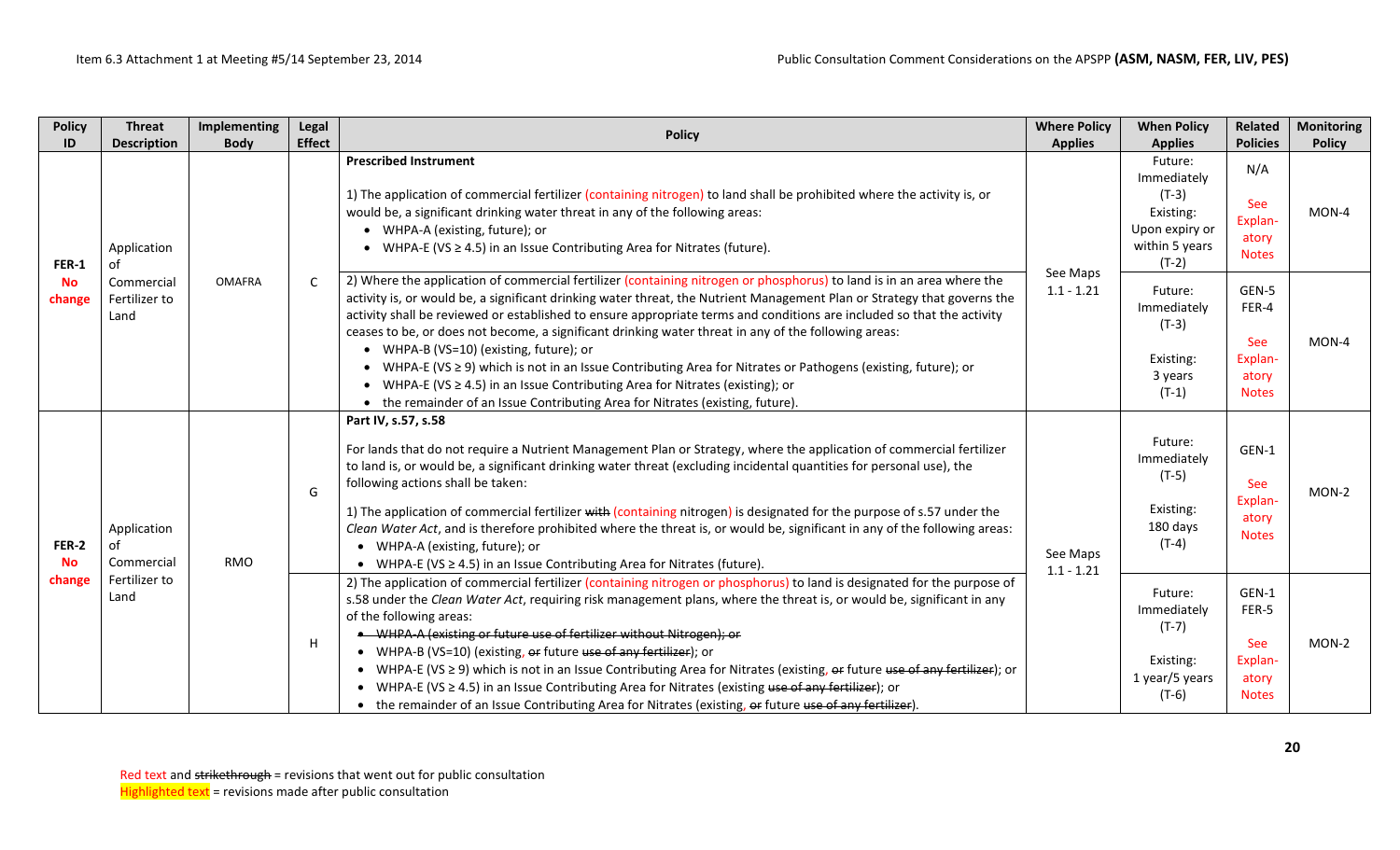|            | <b>COMMENTS POLICY FER-2</b>                                                                                                          |                                           |  |  |  |  |  |
|------------|---------------------------------------------------------------------------------------------------------------------------------------|-------------------------------------------|--|--|--|--|--|
|            | <b>Response</b><br>Comments                                                                                                           |                                           |  |  |  |  |  |
| <b>CVC</b> | $\sim$<br>C staff recommends a definition for "incidental quantities for personal use"<br>be included in the policies."<br><b>CVC</b> | Will add definition to Glossary of Terms. |  |  |  |  |  |

| <b>Policy</b><br>ID          | <b>Threat</b><br><b>Description</b>                    | Implementing<br><b>Body</b> | Legal<br><b>Effect</b>                                                                                                                                                                                                                                                                                                                                                                                                                                                                                              | <b>Policy</b>                                                                                                                                                                                                                                                                                                                                                                                                                                                                                                                                                                                                                                                                           | <b>Where Policy</b><br><b>Applies</b> | <b>When Policy</b><br><b>Applies</b>                                        | Related<br><b>Policies</b>                                | <b>Monitoring</b><br><b>Policy</b> |
|------------------------------|--------------------------------------------------------|-----------------------------|---------------------------------------------------------------------------------------------------------------------------------------------------------------------------------------------------------------------------------------------------------------------------------------------------------------------------------------------------------------------------------------------------------------------------------------------------------------------------------------------------------------------|-----------------------------------------------------------------------------------------------------------------------------------------------------------------------------------------------------------------------------------------------------------------------------------------------------------------------------------------------------------------------------------------------------------------------------------------------------------------------------------------------------------------------------------------------------------------------------------------------------------------------------------------------------------------------------------------|---------------------------------------|-----------------------------------------------------------------------------|-----------------------------------------------------------|------------------------------------|
| FER-3<br><b>No</b><br>change | Handling and<br>Storage of<br>Commercial<br>Fertilizer | <b>RMO</b>                  | Part IV, s.57, s.58<br>For farms and other lands, where the handling and storage of commercial fertilizer to land is, or would be, a significant<br>drinking water threat (excluding incidental quantities for personal use), the following actions shall be taken:<br>G<br>1) The handling and storage of commercial fertilizer is designated for the purpose of s.57 under the Clean Water Act,<br>and is therefore prohibited where the threat would be significant in the following area:<br>• WHPA-A (future). |                                                                                                                                                                                                                                                                                                                                                                                                                                                                                                                                                                                                                                                                                         | Future:<br>Immediately<br>$(T-5)$     | GEN-1<br>See<br>Explan-<br>atory<br><b>Notes</b>                            | MON-2                                                     |                                    |
|                              |                                                        |                             |                                                                                                                                                                                                                                                                                                                                                                                                                                                                                                                     | 2) The handling and storage of commercial fertilizer to land is designated for the purpose of s.58 under the Clean<br>Water Act, requiring risk management plans, where the threat is, or would be, significant in any of the following areas:<br>• WHPA-A (existing); or<br>• WHPA-B (VS=10) (existing, future); or<br>• WHPA-E (VS=10) (existing, future); or<br>• the remainder of an Issue Contributing Area for Nitrates (existing, future).<br>Without limiting other requirements, risk management plans shall include conditions to require storage of quantities<br>over 2,500 kg to be within a covered structure.                                                            | See Maps<br>$1.1 - 1.21$              | Future:<br>Immediately<br>$(T-7)$<br>Existing:<br>1 year/5 years<br>$(T-6)$ | GEN-1<br>FER-5<br>See<br>Explan-<br>atory<br><b>Notes</b> | MON-2                              |
| FER-4<br><b>No</b><br>change | Application of<br>Commercial<br>Fertilizer             | <b>MOECC</b>                | K                                                                                                                                                                                                                                                                                                                                                                                                                                                                                                                   | <b>Specify Action</b><br>For farms that require a Nutrient Management Plan or Strategy, the Ministry of Environment and Climate Change shall<br>prioritize and conduct regular inspections of these farms where the application of commercial fertilizer to land is, or<br>would be, a significant drinking water threat. in any of the following areas:<br>• WHPA-B (VS=10) (existing, future); or<br>• WHPA-E (VS ≥ 9) which is not in an Issue Contributing Area for Nitrates or Pathogens (existing, future); or<br>• WHPA-E (VS ≥ 4.5) in an Issue Contributing Area for Nitrates (existing); or<br>• the remainder of an Issue Contributing Area for Nitrates (existing, future). | See Maps<br>$1.1 - 1.21$              | <b>Existing &amp;</b><br>Future:<br>3 years/<br>5 years<br>$(GEN-5)$        | FER-1<br><b>See</b><br>Explan-<br>atory<br><b>Notes</b>   | MON-4                              |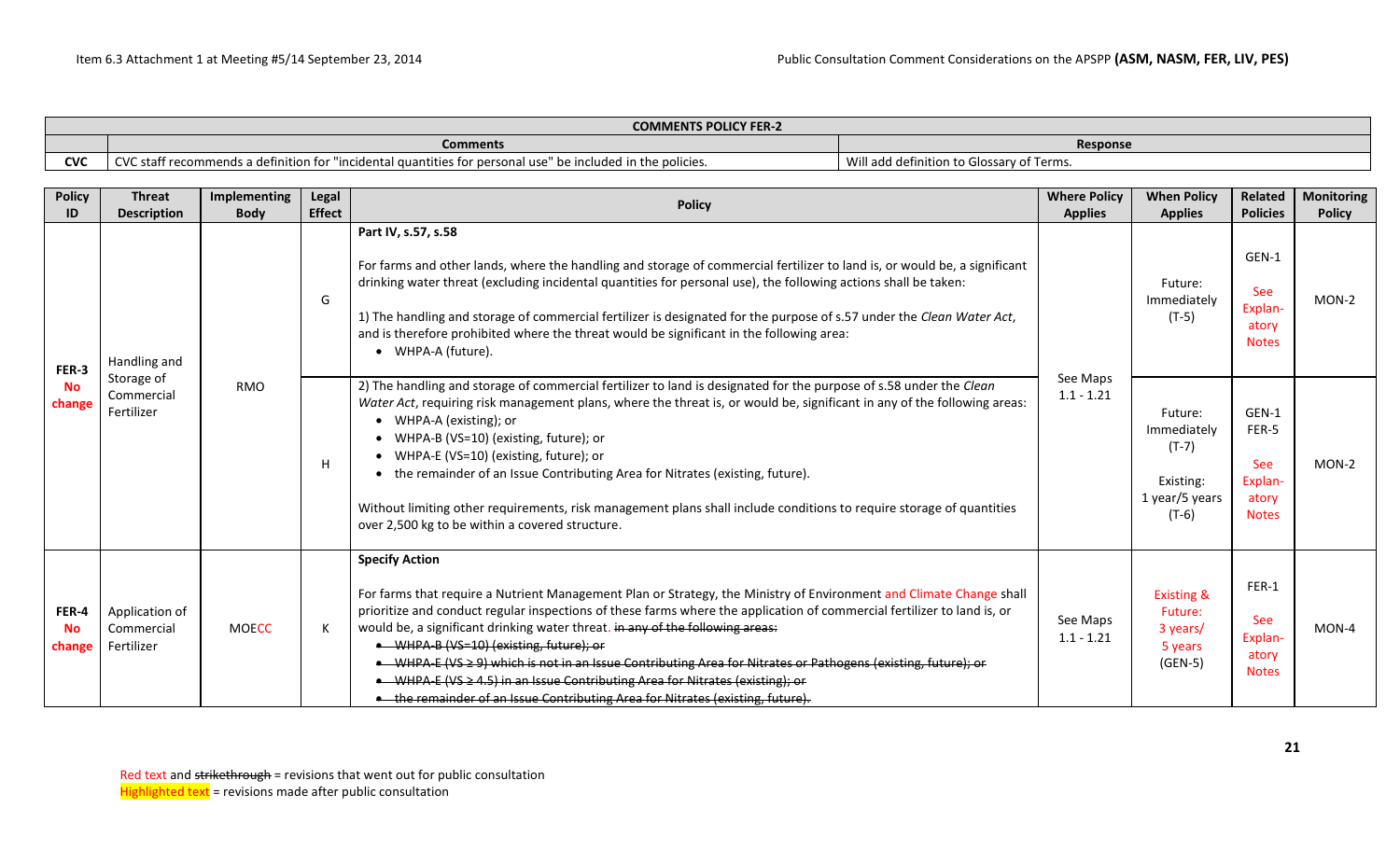| <b>Policy</b>                                                    | <b>Threat</b>                                                                                        | Implementing | Legal         | <b>Policy</b>                                                                                                                                                                                                                                                                                                                                                                                                                                                                                                                                                                                                                                                                                                                                                                                                                                                                                                                                                                                                                                                                                                                                                                                                                                                                                                                                               | <b>Where Policy</b>      | <b>When Policy</b>                                        | Related                                                          | <b>Monitoring</b> |
|------------------------------------------------------------------|------------------------------------------------------------------------------------------------------|--------------|---------------|-------------------------------------------------------------------------------------------------------------------------------------------------------------------------------------------------------------------------------------------------------------------------------------------------------------------------------------------------------------------------------------------------------------------------------------------------------------------------------------------------------------------------------------------------------------------------------------------------------------------------------------------------------------------------------------------------------------------------------------------------------------------------------------------------------------------------------------------------------------------------------------------------------------------------------------------------------------------------------------------------------------------------------------------------------------------------------------------------------------------------------------------------------------------------------------------------------------------------------------------------------------------------------------------------------------------------------------------------------------|--------------------------|-----------------------------------------------------------|------------------------------------------------------------------|-------------------|
| ID                                                               | <b>Description</b>                                                                                   | <b>Body</b>  | <b>Effect</b> |                                                                                                                                                                                                                                                                                                                                                                                                                                                                                                                                                                                                                                                                                                                                                                                                                                                                                                                                                                                                                                                                                                                                                                                                                                                                                                                                                             | <b>Applies</b>           | <b>Applies</b>                                            | <b>Policies</b>                                                  | <b>Policy</b>     |
| FER-5<br><b>SPC to</b><br>discuss<br>with<br><b>NEW</b><br>GEN-8 | Application of<br>Commercial<br>Fertilizer<br>Handling and<br>Storage of<br>Commercial<br>Fertilizer | Municipality |               | <b>Specify Action</b><br>For farms and other lands (excluding incidental quantities for personal use) that do not require a Nutrient<br>Management Plan or Strategy, the municipality shall ensure through their authority that the Risk Management<br>Inspector responsible for enforcement will prioritize and conduct regular inspections of these lands where the<br>application, handling and storage of commercial fertilizer is, or would be, a significant drinking water threat., for:<br>a) application of commercial fertilizer to land in any of the following areas:<br>• WHPA A (existing or future use of fertilizer without Nitrogen); or<br>• WHPA-B (VS-10) (existing or future use of any fertilizer); or<br>WHPA-E (VS $\geq$ 9) which is not in an Issue Contributing Area for Nitrates (existing or future use of any fertilizer); or<br>WHPA E (VS $\geq$ 4.5) in an Issue Contributing Area for Nitrates (existing use of any fertilizer); or<br>the remainder of an Issue Contributing Area for Nitrates (existing or future use of any fertilizer).<br>b) handling and storage of commercial fertilizer in any of the following areas:<br>WHPA-A (existing); or<br>WHPA B (VS=10) (existing, future); or<br>WHPA E (VS=10) (existing, future); or<br>the remainder of an Issue Contributing Area for Nitrates (existing, future). | See Maps<br>$1.1 - 1.21$ | After RMP is<br>approved per<br>policy FER-2<br>and FER-3 | FER-2<br>FER-3<br><b>See</b><br>Explan-<br>atory<br><b>Notes</b> | $MON-1$           |

|                                                                    | <b>COMMENTS POLICY FER-5</b>                                                                                                                                                                                                                                                                                                                                                                                                                                                                                                                                                                                                                                                                                                                                                                                                                                                                                                                                                                                                                                                                                                                                                                                                      |                                                                                                                                                                                                                                                   |  |  |  |  |  |  |  |  |
|--------------------------------------------------------------------|-----------------------------------------------------------------------------------------------------------------------------------------------------------------------------------------------------------------------------------------------------------------------------------------------------------------------------------------------------------------------------------------------------------------------------------------------------------------------------------------------------------------------------------------------------------------------------------------------------------------------------------------------------------------------------------------------------------------------------------------------------------------------------------------------------------------------------------------------------------------------------------------------------------------------------------------------------------------------------------------------------------------------------------------------------------------------------------------------------------------------------------------------------------------------------------------------------------------------------------|---------------------------------------------------------------------------------------------------------------------------------------------------------------------------------------------------------------------------------------------------|--|--|--|--|--|--|--|--|
|                                                                    | <b>Comments</b>                                                                                                                                                                                                                                                                                                                                                                                                                                                                                                                                                                                                                                                                                                                                                                                                                                                                                                                                                                                                                                                                                                                                                                                                                   | Response                                                                                                                                                                                                                                          |  |  |  |  |  |  |  |  |
| <b>Halton</b><br><b>Region and</b><br>lower tier<br>municipalities | 25. This inspection policy is redundant to the requirements by municipalities to conduct inspections as part of a Risk Management Plan (FER-2 and FER-3).                                                                                                                                                                                                                                                                                                                                                                                                                                                                                                                                                                                                                                                                                                                                                                                                                                                                                                                                                                                                                                                                         | CTC staff have confirmed with MOECC staff that<br>while the intent is there, there is no requirement to<br>carry out regular inspections of Risk Management<br>Plans in the Clean Water Act, 2006 or the associated<br>Ontario Regulation 287/07. |  |  |  |  |  |  |  |  |
| Wellington<br>County<br>municipalities                             | 9. This policy is an example of prioritization policies for RMP inspections. There are a number of similar policies (ie ASM-6) for other threats in the Amended<br>Proposed Plan and this comment is applicable to all of the similar policies regarding prioritization of RMP inspections. The prioritization of inspection policies<br>such as Liv-5 and ASM-6 have the legal effect of must comply (List E). This reduces the operational flexibility of the RMOs/municipalities in organizing and<br>conducting their inspection workload. By placing a priority on these types of inspections within the CTC area, it reduces the RMO/municipalities' ability to<br>balance the, potentially, conflicting workloads and timelines of inspections where the RMO/municipality is implementing multiple source protection plans. This<br>type of prioritization is better left as an operational matter for the RMO/municipalities that considers the workload from all Source Protection Plans within their<br>jurisdiction. If the legal effect of these policies could be changed to have regard for, this would assist those RMOs/municipalities attempting to balance multiple<br>Source Protection Plans' implementation. | CTC staff have confirmed with MOECC staff that<br>while the intent is there, there is no requirement to<br>carry out regular inspections of Risk Management<br>Plans in the Clean Water Act, 2006 or the associated<br>Ontario Regulation 287/07. |  |  |  |  |  |  |  |  |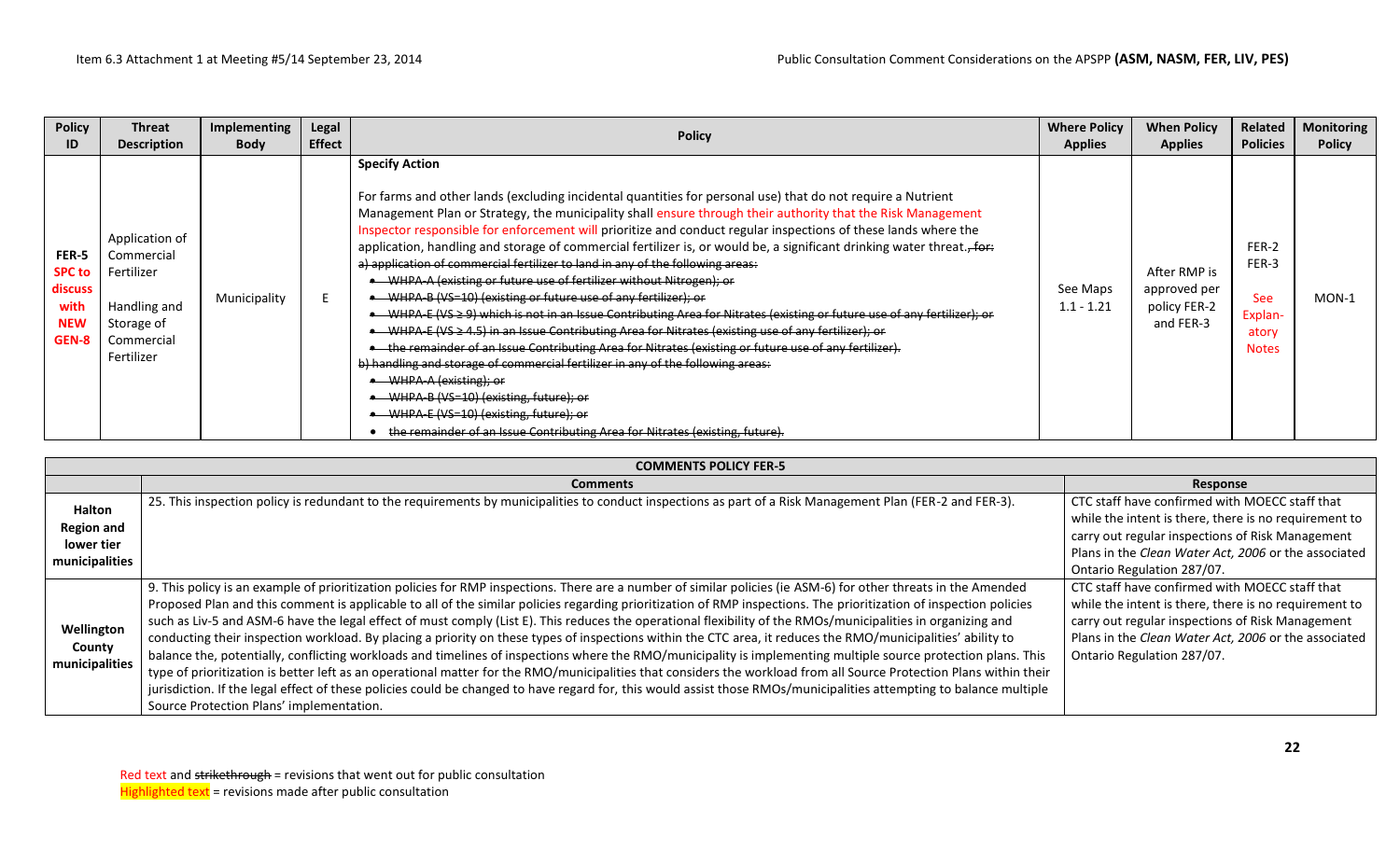| <b>Policy</b>                                            | <b>Threat</b>                                                                                                   | Implementing                 | Legal         | <b>Policy</b>                                                                                                                                                                                                                                                                                                                                                                                                                                                                                                                                                                                                                                                                                                                                                                                                                                                                                                                                                                                                    | <b>Where Policy</b>      | <b>When Policy</b>                                      | Related                                                 | <b>Monitoring</b> |
|----------------------------------------------------------|-----------------------------------------------------------------------------------------------------------------|------------------------------|---------------|------------------------------------------------------------------------------------------------------------------------------------------------------------------------------------------------------------------------------------------------------------------------------------------------------------------------------------------------------------------------------------------------------------------------------------------------------------------------------------------------------------------------------------------------------------------------------------------------------------------------------------------------------------------------------------------------------------------------------------------------------------------------------------------------------------------------------------------------------------------------------------------------------------------------------------------------------------------------------------------------------------------|--------------------------|---------------------------------------------------------|---------------------------------------------------------|-------------------|
| ID                                                       | <b>Description</b>                                                                                              | <b>Body</b>                  | <b>Effect</b> |                                                                                                                                                                                                                                                                                                                                                                                                                                                                                                                                                                                                                                                                                                                                                                                                                                                                                                                                                                                                                  | <b>Applies</b>           | <b>Applies</b>                                          | <b>Policies</b>                                         | <b>Policy</b>     |
| FER-6<br><b>Edited</b><br>(no<br>change<br>to<br>intent) | Application of<br>Commercial<br>Fertilizer to<br>Land<br>Handling and<br>Storage of<br>Commercial<br>Fertilizer | Municipality<br><b>MOECC</b> |               | <b>Education and Outreach</b><br>The municipality shall deliver education and outreach materials and programs where the application, handling and<br>storage of commercial fertilizer is, or would be, a significant drinking water threat, targeted towards:<br>a) an individual for personal use to promote timely fertilizer application and best management practices in urban settings;<br>and<br>b) non-agricultural lands to promote best management practices to safeguard water supplies from drinking water threats;<br>in any of the following areas:<br>• WHPA-A (existing, future); or<br>• WHPA-B (VS=10) (existing, future); or<br>WHPA-E (VS $\geq$ 9 for application; VS=10 for handling and storage) (existing, future); or<br>the remainder of an Issue Contributing Area for Nitrates (existing, future).<br>Where appropriate education and outreach materials prepared by the Ministry of Environment and Climate Change are<br>available, the municipality shall deliver those materials. | See Maps<br>$1.1 - 1.21$ | <b>Existing &amp;</b><br>Future:<br>2 years<br>$(T-10)$ | GEN-6<br><b>See</b><br>Explan-<br>atory<br><b>Notes</b> | $MON-1$<br>MON-4  |

|             | <b>COMMENTS POLICY FER-6</b>                                                                              |                                                                                                               |  |  |  |  |  |  |
|-------------|-----------------------------------------------------------------------------------------------------------|---------------------------------------------------------------------------------------------------------------|--|--|--|--|--|--|
|             | <b>Comments</b>                                                                                           | Response                                                                                                      |  |  |  |  |  |  |
|             | The Town is requesting that the CTC SPC provide further clarification on the requirement for the          | Where information is already made available by another agency, the Town of Orangeville should use those       |  |  |  |  |  |  |
|             | Municipality to "deliver" education and outreach materials and programs in areas where the application,   | materials. In this instance, the MOECC is encouraged to produce the materials. Where information is not       |  |  |  |  |  |  |
| Town of     | handling and storage of commercial fertilizers is, or would be, a significant drinking water threat. Does | available, the Town of Orangeville would be required to develop any education and outreach materials and      |  |  |  |  |  |  |
| Orangeville | the proposed FER-6 policy require the Municipality to also develop the education and outreach             | MOECC is in the process of rolling out an Education and Outreach catalogue to help municipalities comply with |  |  |  |  |  |  |
|             | materials and programs? If so, the Town is requesting that staffing and funding limitations at smaller    | education and outreach policies. Also, SPMIF funding has been provided to the Town of Orangeville by the      |  |  |  |  |  |  |
|             | municipalities be considered before finalizing this policy.                                               | Province that could be used towards policies such as this.                                                    |  |  |  |  |  |  |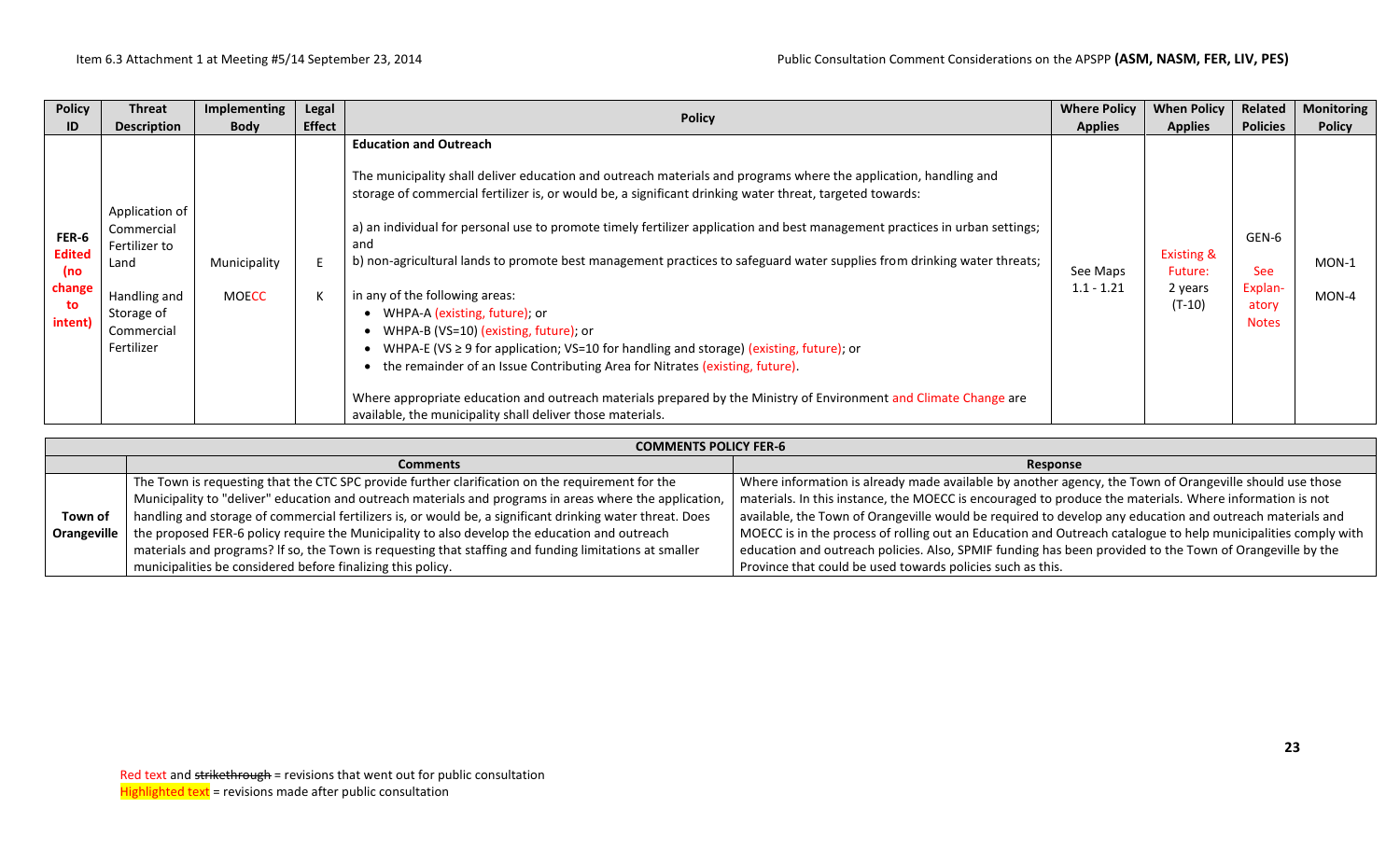| <b>Policy</b>                | <b>Threat</b>                          | Implementing | Legal         | <b>Policy</b>                                                                                                                                                                                                                                                                                                                                                                                                                                                                                                                                                                                                              | <b>Where Policy</b>      | <b>When Policy</b>                                                          | Related         | <b>Monitoring</b> |
|------------------------------|----------------------------------------|--------------|---------------|----------------------------------------------------------------------------------------------------------------------------------------------------------------------------------------------------------------------------------------------------------------------------------------------------------------------------------------------------------------------------------------------------------------------------------------------------------------------------------------------------------------------------------------------------------------------------------------------------------------------------|--------------------------|-----------------------------------------------------------------------------|-----------------|-------------------|
| ID.                          | <b>Description</b>                     | <b>Body</b>  | <b>Effect</b> |                                                                                                                                                                                                                                                                                                                                                                                                                                                                                                                                                                                                                            | <b>Applies</b>           | <b>Applies</b>                                                              | <b>Policies</b> | <b>Policy</b>     |
| <b>PES-1</b><br>No<br>change | Application of<br>Pesticide to<br>Land | <b>RMO</b>   |               | Part IV, s.58<br>The application of pesticide to land is designated for the purpose of s.58 under the Clean Water Act, requiring risk<br>management plans, where the threat is, or would be, significant in any of the following areas:<br>WHPA-A (existing, future); or<br>WHPA-B (VS=10) (existing, future); or<br>WHPA-E (VS $\geq$ 8.1) (existing, future).<br>Without limiting other requirements, risk management plans shall incorporate appropriate agri-environmental best<br>management practices and standards to ensure the activity ceases to be, or does not become, a significant drinking<br>water threat. | See Maps<br>$1.1 - 1.21$ | Future:<br>Immediately<br>$(T-7)$<br>Existing:<br>1 year/5 years<br>$(T-6)$ | GEN-1           | MON-2             |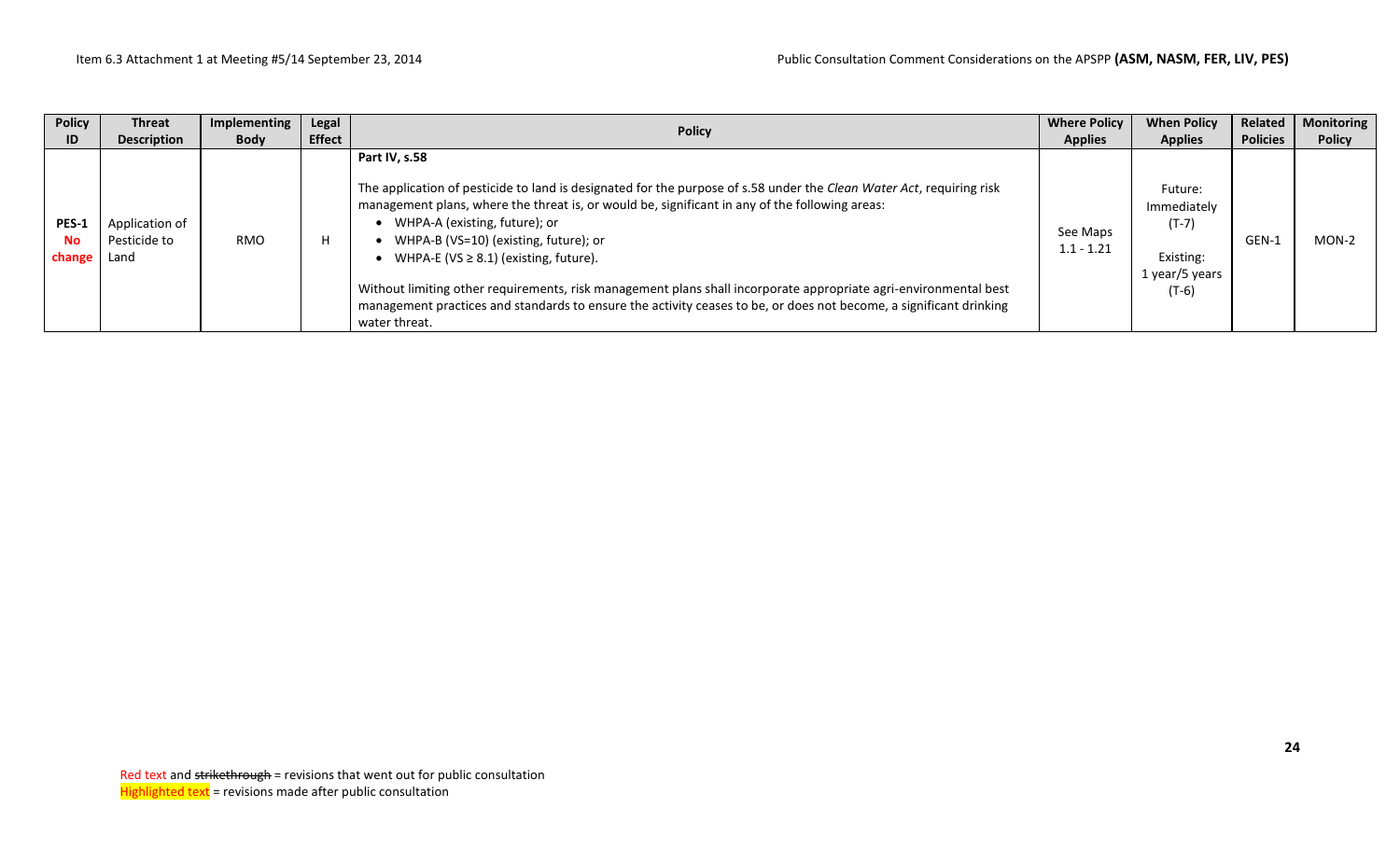| <b>Policy ID</b>                                | <b>Threat</b><br><b>Description</b>            | Implementing<br><b>Body</b> | Legal<br><b>Effect</b> | <b>Policy</b>                                                                                                                                                                                                                                                                                                                                                                                                                                                                                                                                                       | <b>Where Policy</b>                        | <b>When Policy</b><br><b>Applies</b>                                        | Related<br><b>Policies</b>                       | <b>Monitoring</b><br><b>Policy</b> |
|-------------------------------------------------|------------------------------------------------|-----------------------------|------------------------|---------------------------------------------------------------------------------------------------------------------------------------------------------------------------------------------------------------------------------------------------------------------------------------------------------------------------------------------------------------------------------------------------------------------------------------------------------------------------------------------------------------------------------------------------------------------|--------------------------------------------|-----------------------------------------------------------------------------|--------------------------------------------------|------------------------------------|
| PES-2<br><b>Option 1</b><br><b>No</b><br>change | Handling<br>and Storage<br>of Pesticide        | RMO                         | G                      | Part IV, s.57, s.58<br>Where the handling and storage of pesticide is, or would be, a significant drinking water threat, the following actions<br>shall be taken:<br>1) The handling and storage of pesticide is designated for the purpose of s.57 under the Clean Water Act, and is<br>therefore prohibited where the threat would be significant in any of the following areas:<br>• WHPA-A (future); or<br>• WHPA-B (VS=10) (future); or<br>• WHPA-E (VS $\geq$ 9) (future).                                                                                    | <b>Applies</b><br>See Maps<br>$1.1 - 1.21$ | Future:<br>Immediately<br>$(T-5)$                                           | GEN-1<br>See<br>Explan-<br>atory<br><b>Notes</b> | $MON-2$                            |
|                                                 |                                                |                             | H                      | 2) The handling and storage of pesticide is designated for the purpose of s.58 under the Clean Water Act, requiring risk<br>management plans, where the threat is significant in any of the following areas:<br>• WHPA-A (existing); or<br>• WHPA-B (VS=10) (existing); or<br>• WHPA-E ( $VS \ge 9$ ) (existing).<br>Without limiting other requirements, risk management plans shall incorporate appropriate agri-environmental best<br>management practices and standards to ensure the activity ceases to be a significant drinking water threat.                |                                            | Existing:<br>1 year/5 years<br>$(T-6)$                                      | N/A<br>See<br>Explan-<br>atory<br><b>Notes</b>   | MON-2                              |
| PES-2<br><b>Option 2</b>                        | <b>Handling</b><br>and Storage<br>of Pesticide | G<br>RMO                    |                        | Part IV, s.57, s.58<br>Where the handling and storage of pesticide is, or would be, a significant drinking water threat, the following actions<br>shall be taken:<br>1) The handling and storage of pesticide is designated for the purpose of s.57 under the Clean Water Act, and is<br>therefore prohibited where the threat would be significant in any of the following areas:<br>• WHPA-A (future); or<br>• WHPA-B (VS=10) (future); or<br>$\bullet$ WHPA-E (VS $\geq$ 9) (future).                                                                            | See Maps<br>$1.1 - 1.21$                   | Future:<br>Immediately<br>$(T-5)$                                           | GEN-1                                            | $MON-2$                            |
|                                                 |                                                |                             | н                      | 2) The handling and storage of pesticide is designated for the purpose of s.58 under the Clean Water Act, requiring risk<br>management plans, where the threat is significant in any of the following areas:<br>• WHPA-A (existing); or<br>• WHPA-B (VS=10) (existing, future); or<br>• WHPA-E (VS $\geq$ 9) (existing, future).<br>Without limiting other requirements, risk management plans shall incorporate appropriate agri-environmental best<br>management practices and standards to ensure the activity ceases to be a significant drinking water threat. |                                            | Future:<br>Immediately<br>$(T-7)$<br>Existing:<br>1 year/5 years<br>$(T-6)$ | N/A                                              | MON-2                              |